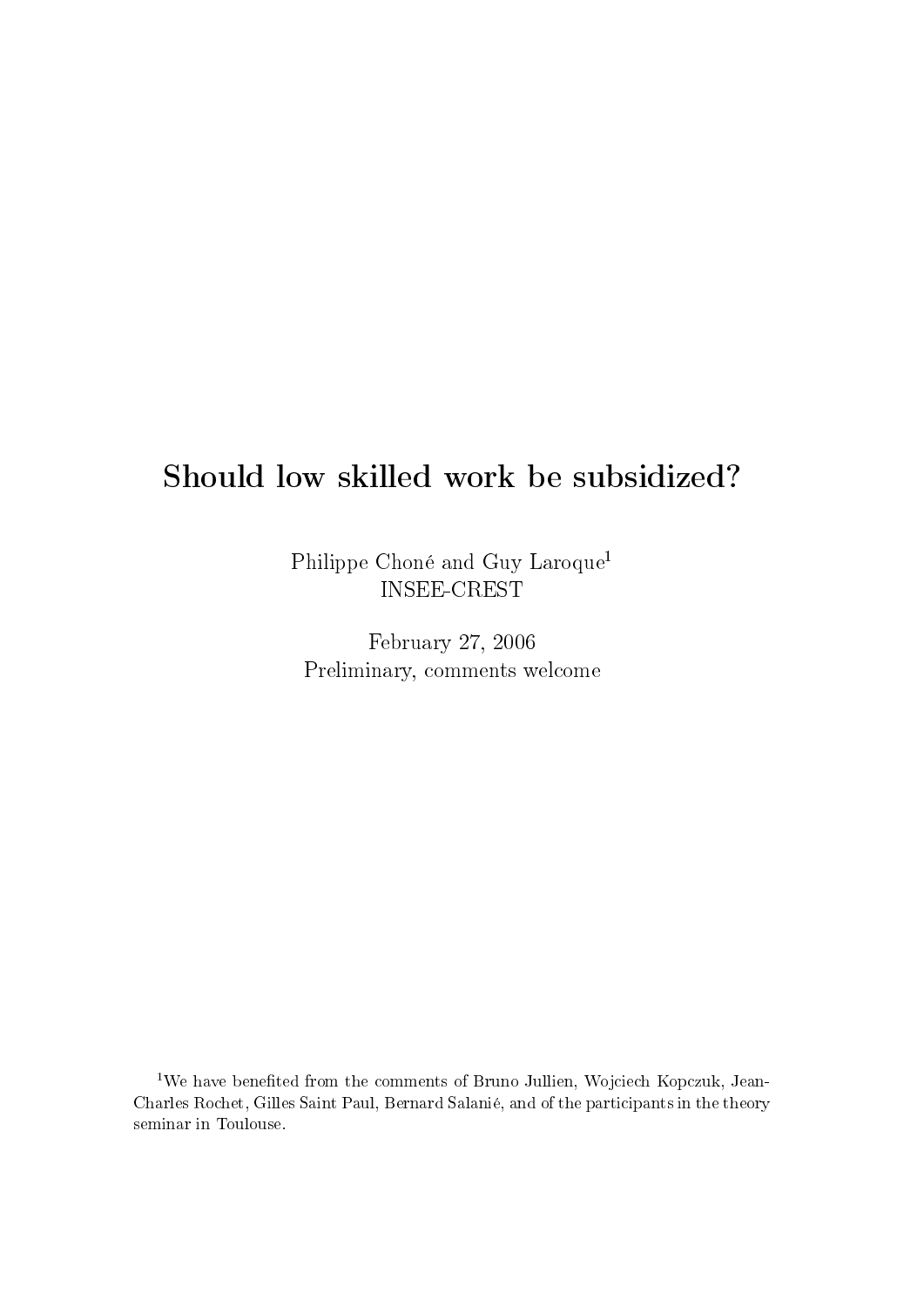#### Abstract

A number of countries have recently implemented variants of a negative income tax, to push the less skilled members of the economy into work, or to make work pay in comparison with welfare benefits. In most cases, these measures have resulted for the concerned groups in a decrease of the tax rates, that remain positive, rather than in a subsidy, in conformity with the recommendations of the current theory of optimal taxation. Indeed in the Mirrlees setup (continuous labor supply or intensive margin, unobserved productivity, utilitarian planner) the marginal tax rate is non negative at the optimum.

The purpose of the paper is to question this result of the theory. We study economies where it is optimal to have people in the economy work more than in the laissez-faire. We provide an example in the intensive setup. The utilitarian optima in the extensive model seem to exhibit this property quite generally. We hope that these results help towards providing some theoretical foundations for low skilled work subsidy, and extending the scope of welfare to work programs.

JEL classification numbers: H21, H31. Keywords: optimal taxation, heterogeneity, welfare.

Please address correspondence to Guy Laroque, laroque@ensae.fr, INSEE-CREST J360, 15 boulevard Gabriel Péri, 92245 Malakoff Cedex, France.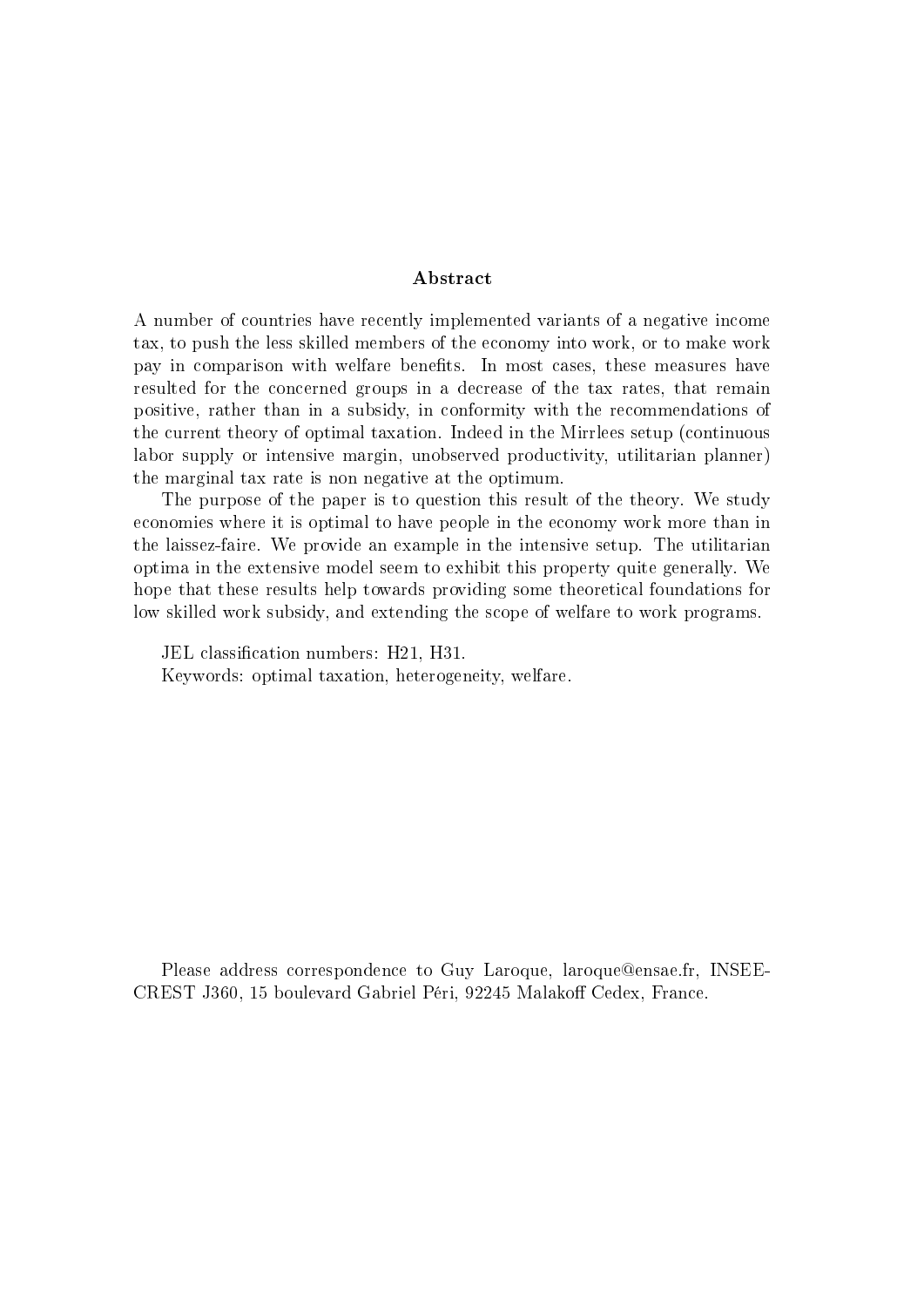### 1 Introduction

A number of countries have recently implemented variants of a negative income tax, to push the less skilled members of the economy into work, or to make work pay in comparison with welfare benefits. In most cases, these measures have resulted for the concerned groups in a decrease of the tax rates, that remain positive, rather than in a subsidy (see e.g. CBO (2000) for the United States). This is in conformity with the current recommendations of the theory of optimal taxation. Indeed it is now well established in the Mirrlees setup (continuous labor supply or intensive margin, unobserved productivity, utilitarian planner) that the marginal tax rate is non negative at the optimum<sup>[1](#page-2-0)</sup> (Seade (1977), Seade (1982), Hellwig (2005), Werning (2000)). The purpose of the present paper is to revisit this theoretical result, to question its robustness when there are multiple dimensions of heterogeneity, and to draw its implications for labor market distortions. This is done through two examples, one in the intensive setup, the other in the extensive framework.

In fact, early on Diamond (1980), more recently Saez (2002), Beaudry and Blackorby (2004), Boone and Bovenberg (2004), Boone and Bovenberg (2006), Choné and Laroque (2005) and Laroque (2005) have described setups where the positive tax rate result does not hold. A common feature of the (rather different) models used in these works is that labor supply decisions involve a zero-one component, an extensive margin. Furthermore there are typically several (sometimes implicit) dimensions of heterogeneity. These studies exhibit cases where negative tax rates can occur at an optimum. But it is fair to say that their theoretical foundations remain unclear as well as their practical relevance. Also it is important to note that the implications of negative tax rates are quite different in an extensive model and in an intensive model. In the intensive model, they imply that labor supply is distorted upwards compared with the laissez-faire. In the extensive model negative tax rates are mostly related to the shape of the distribution of agents in the economy, and to the best of our knowledge, the previous literature has not studied the extent of labor supply distortions in this setup.

We use a framework which contains as limit cases both the intensive and the extensive models, and allow for multiple dimensions of heterogeneity. We take a very simple separable specification for the agents tastes, in fact much simpler than the standard Mirrlees specification: utility is linear in commodity and for the participating agents labor supply has a constant elasticity with respect to wages. Technically, our line of approach is to look first for properties of all the second best optimal allocations, then restricting the attention to those that are consistent with a utilitarian criterion.

<span id="page-2-0"></span>The study of the intensive model follows on the steps of Sandmo (1993), but

<sup>&</sup>lt;sup>1</sup>However Mirrlees (1976) in its Section 4 indicates, along a line that will be pursued further here, that the sign of the marginal tax rate cannot be predicted when the agents in the economy differ along several dimensions of heterogeneity.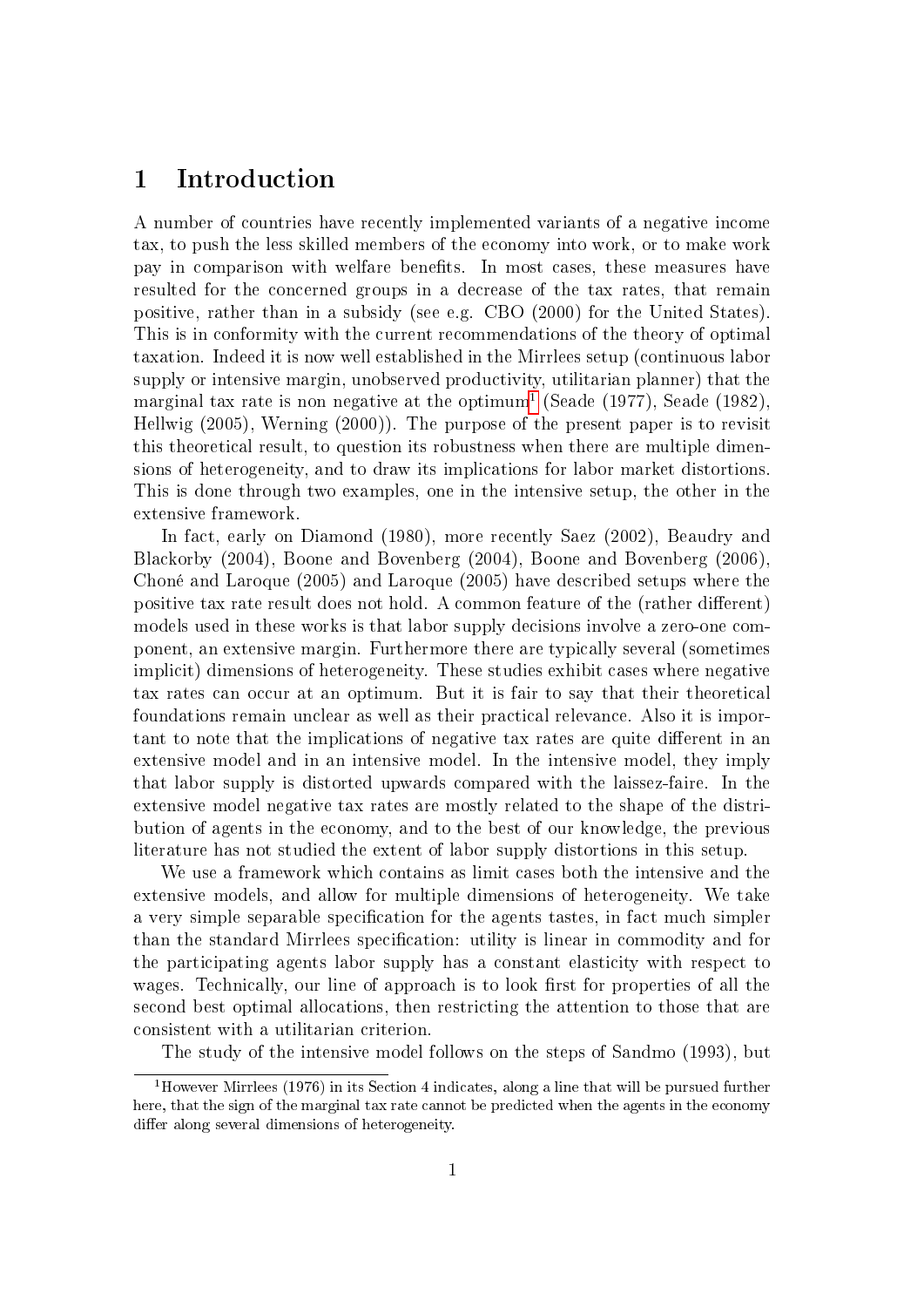we allow for a general non-linear tax. There are two dimensions of heterogeneity, productivity and a variable opportunity cost of work. The specication how-ever makes it possible to subsume these two dimensions into a single one<sup>[2](#page-3-0)</sup>. We are able to completely characterize the set of second best allocations, including the ones that involve pooling, in line with the general analysis of Jullien (2000). Heterogeneity comes into play in the measurement of the agents' utilities, which increase with productivity and may either decrease or increase with the variable work opportunity cost. It is likely to decrease when the cost is associated with poor living conditions (i.e. a handicap); it increases when the cost reflects opportunities outside the legal market (such as gardening at home or black market activities). We find that the Mirrlees result, of positive marginal tax rates, extends here whenever the distribution of opportunity costs is independent of that of productivities, whatever the impact of these costs on the agents utilities. We give an example of optimal negative marginal rates in an economy where agents with low productivities exhibit a large spectrum of opportunity costs, and are better off, the larger their costs. The negative tax rate serves to screen out the agents with large costs, who anyway benefit from working at home or on the black market, in the spirit of the imperfect screening literature (e.g. Akerlof (1978) or Salanié (2002)).

The extensive model has built in several dimensions of heterogeneity, since both differences in productivity and in fixed opportunity cost to work are an essential feature of the model. It also presents technical difficulties because of its intrinsic non convexity. We specifically study the shape of the second best allocations that are consistent with a utilitarian criterion. For simplicity, and for comparison with the intensive case, we restrict our attention to the situation where work opportunity costs have a log-concave distribution and are distributed independently of productivity in the population. To our surprise, we find that all the utilitarian optima involve upwards labor supply distortions for low productivity workers. The optimal financial incentives to work involve a subsidy: low productivity workers are paid more than their productivity at the optimal allocation. The argument is as follows. In the absence of income effects, the marginal cost of public funds, say c, is equal to 1, the social value of transferring 1\$ per head to everyone in the population (the population size having been normalized to one). Consider then a small change in the tax schedule in favor of the working agents of (low) productivity  $\omega$ , sufficiently small not to modify the situation of the other agents, of productivity different from  $\omega$ . It has two effects: it gives more money to the agents that are already working, and it brings into the labor force some pivotal agents previously unemployed. Under utilitarianism (and not full redistribution!), the social value of a marginal transfer to the working

<span id="page-3-0"></span><sup>2</sup>With a similar aim as ours, Beaudry and Blackorby (2004) have studied a model with several 'true' dimensions of heterogeneity. This makes the study of the optimal taxes much more complicated.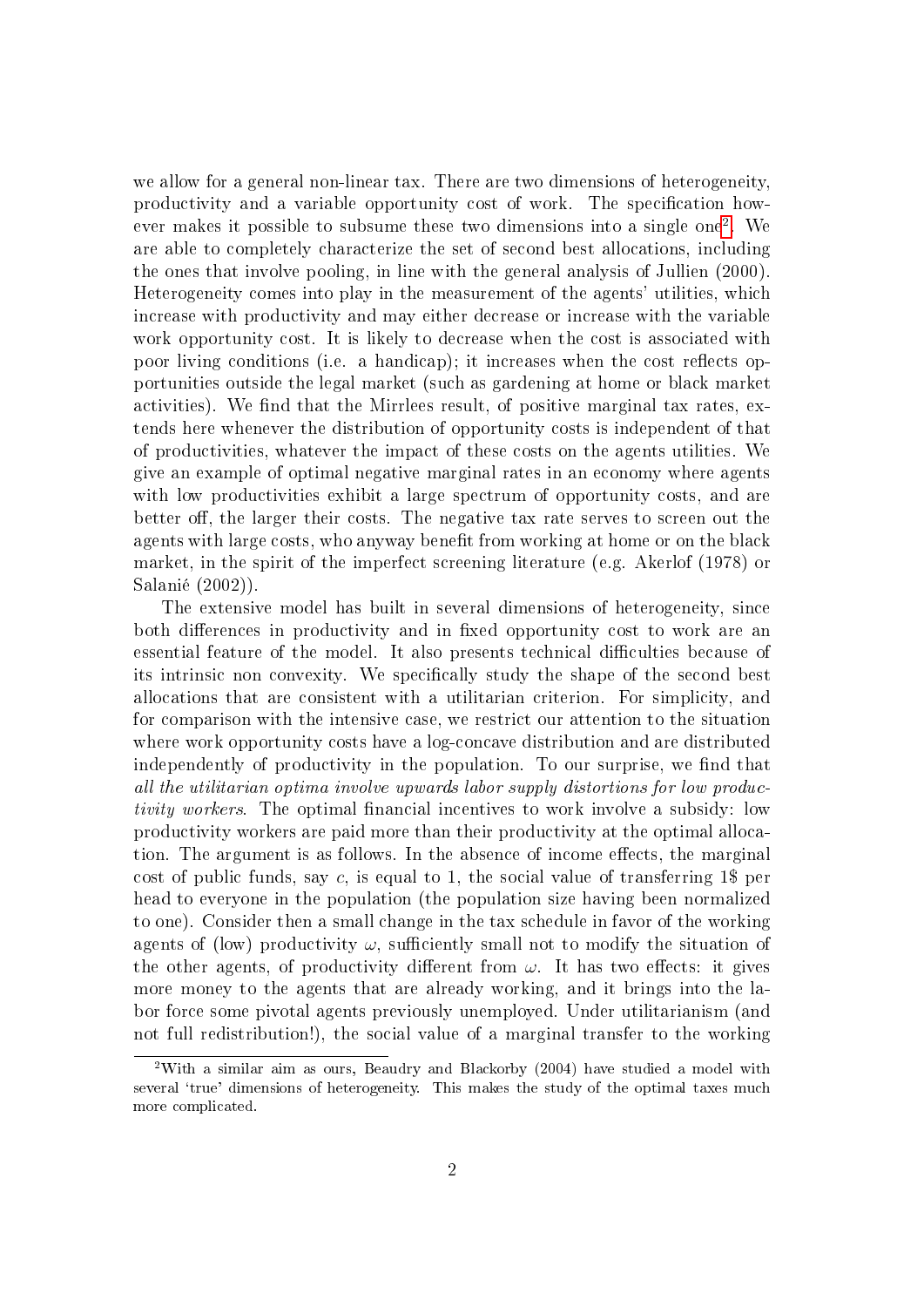agents of productivity  $\omega$  is larger than that of a transfer to the whole population. and therefore has a social value larger than c per dollar transferred. The pivotal agents that enter the labor force are essentially indifferent between working and not working, and their contribution is the difference between their productivity  $\omega$  and their pay. For the first order condition to hold, this difference must be negative: pay has to be larger than productivity. The result appears to hold in a number of cases, and it would be of interest to study more precisely its domain of validity.

To summarize, non negative optimal marginal tax rates, which obtain under utilitarianism in the Mirrlees model, appear to be non robust to the presence of heterogeneity, apart from that affecting productivity, in the economy. Then upwards distortions in labor supply may be useful for screening purposes. In our simple intensive model, this occurs in a rather special case, when the low income people are thought to be well off agents who shirk. In the extensive model, under utilitarianism, the less skilled workers have typically their work subsidized: they work more than in the laissez-faire, and the utilitarian optimal allocations have more 'working poors' than the competitive equilibrium. All this should the subject of further research.

### 2 The setup

### 2.1 The model

We consider an economy with a continuum of agents of measure 1. The agents supply labor, in quantity  $h, h \geq 0$ , to produce an undifferentiated commodity in quantity  $\omega h = y$ . Here  $\omega, \omega \geq 0$ , denotes the idiosyncratic productivity of the agent, and  $y$  her before tax income.

After government transfers, the after tax income of the agent is denoted  $R(y)$ . where the non linear function  $R : \mathbb{R}_+ \to \mathbb{R}$  summarizes the action of the tax authority. The tax function  $T$  corresponding to  $R$  is defined by

$$
T(y) = y - R(y),
$$

so that a negative marginal tax rate corresponds to a derivative  $R'(y)$  larger than one.

Faced with the function  $R$ , the typical agent choses her labor supply by maximizing a choice index

<span id="page-4-0"></span>
$$
u(R; \alpha, \beta, \omega) = \max_{h \ge 0} \begin{cases} R(0) + \alpha & \text{if } h = 0\\ R(\omega h) - \beta v(h) & \text{if } h > 0 \end{cases}
$$
 (1)

We say that an agent *participates* in the labor market when she choses a positive labor supply, so that her choice index is given by the bottom line of the formula.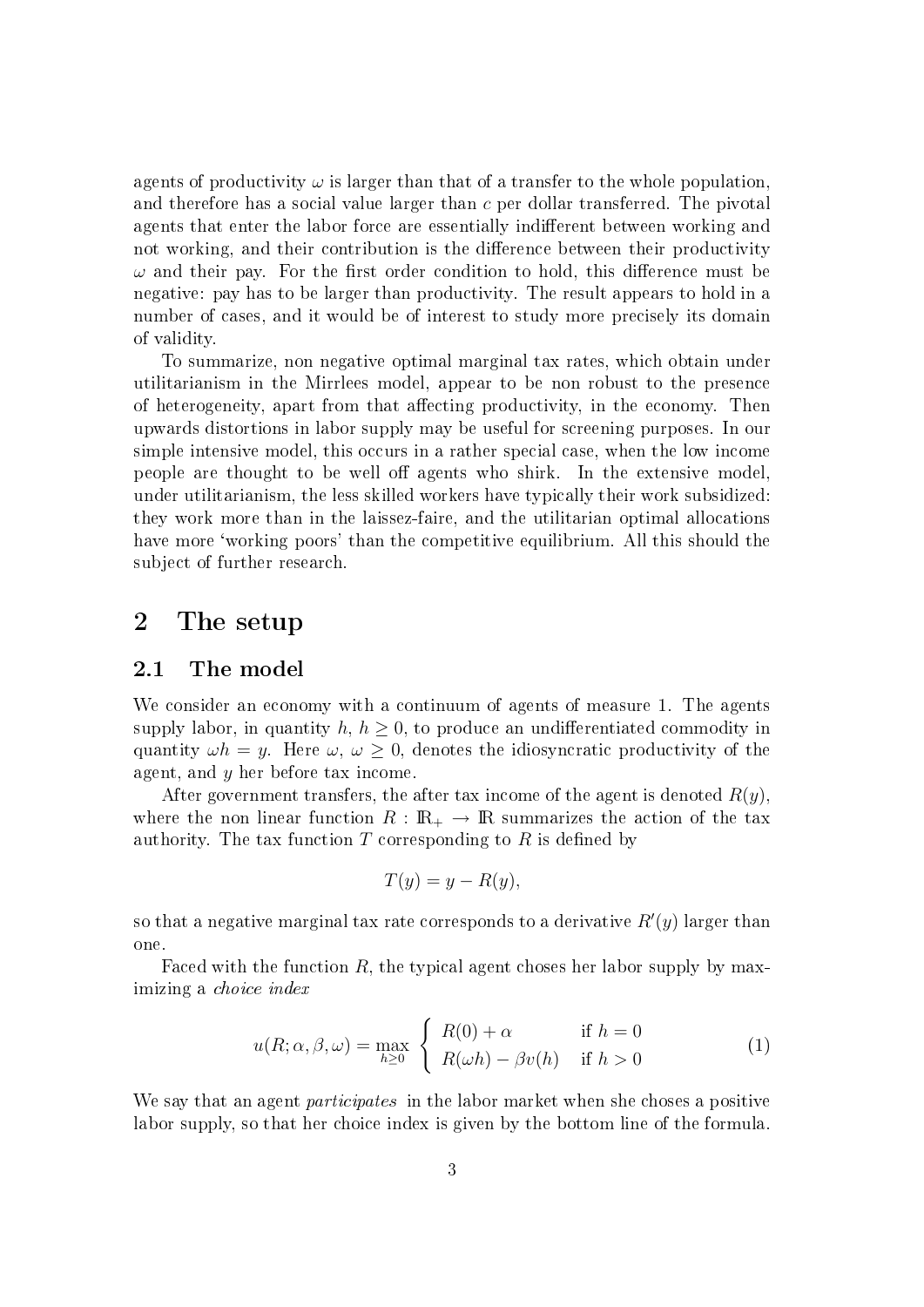This specification is adopted for convenience, but is in line with a number of works in the literature. The choice index of the agent is linear in commodity (labor supply does not depend on the income level). The penibility of labor is described with the function  $v(h)$ , which we specify as

$$
v(h) = \frac{h^{1 + \frac{1}{e}}}{1 + \frac{1}{e}}.
$$

The parameter  $e, e \geq 0$ , common to all the agents in the economy, is the elasticity of the labor supply of the participating agents with respect to wage. In the limiting case  $e = 0$ , when R is non decreasing, everyone supplies one unit of labor when participating: we obtain the extensive model.

On top of her productivity  $\omega$ , an agent is characterized by the non negative idiosyncratic parameters  $\alpha$  and  $\beta$ . The former,  $\alpha$ , the fixed opportunity cost of *work*, represents the gain of being at home, not doing any work at all. When  $\alpha$ is equal to zero, we fall back on the intensive model. The latter,  $\beta$ , the variable opportunity cost of work, scales the penibility of labor. We note  $\theta = (\alpha, \beta, \omega)$ . The distribution of agents' characteristics has support  $\Theta$  in  $\mathbb{R}^3_+$  and is known to the government. The cumulative distribution function is  $H$ .

### 2.2 Second best optimality and utilitarianism

Given a function R, an allocation  $y_R$  is a function from  $\Theta$  into  $\mathbb{R}_+$  such that, for all  $\theta$ ,  $y_R(\theta) = \omega h$  for some h that maximizes the program [\(1\)](#page-4-0) of the agent of characteristics  $\theta$ . In this paper, all allocations are associated in this way with some function R. To alleviate notations, we shall drop the index R when this does not create ambiguity. The allocation  $y_R$ , and the associated function R are feasible when

$$
\int_{\Theta} [\mathbf{y}_R(\theta) - R(\mathbf{y}_R(\theta))] \, \mathrm{d}H(\theta) = 0.
$$

An allocation  $y_{R^*}$  and the associated transfer function  $R^*$  are second best optimal when there does not exist another feasible allocation which gives at least as much utility to everyone in the economy and strictly more to a subgroup of agents of positive measure. By definition,  $R^*$  is second best optimal if and only if the program

$$
\begin{cases}\n\max_{R} \int_{\Theta} [\mathbf{y}_{R}(\theta) - R(\mathbf{y}_{R}(\theta))] \, dH(\theta) \\
u(R; \theta) \ge u(R^*; \theta) \quad \text{for all } \theta \text{ in } \Theta\n\end{cases} \tag{2}
$$

has solution  $R^*$  and value 0. It follows that to any second best allocation there is associated a non negative measure  $\Pi$  on  $\Theta,$  such that the function  $R^*$  is a local maximum of the Lagrangian

<span id="page-5-0"></span>
$$
\mathcal{L} = \int_{\Theta} [u(R; \theta) \, d\Pi(\theta) + (\mathbf{y}_R(\theta) - R(\mathbf{y}_R(\theta)) \, dH(\theta)]. \tag{3}
$$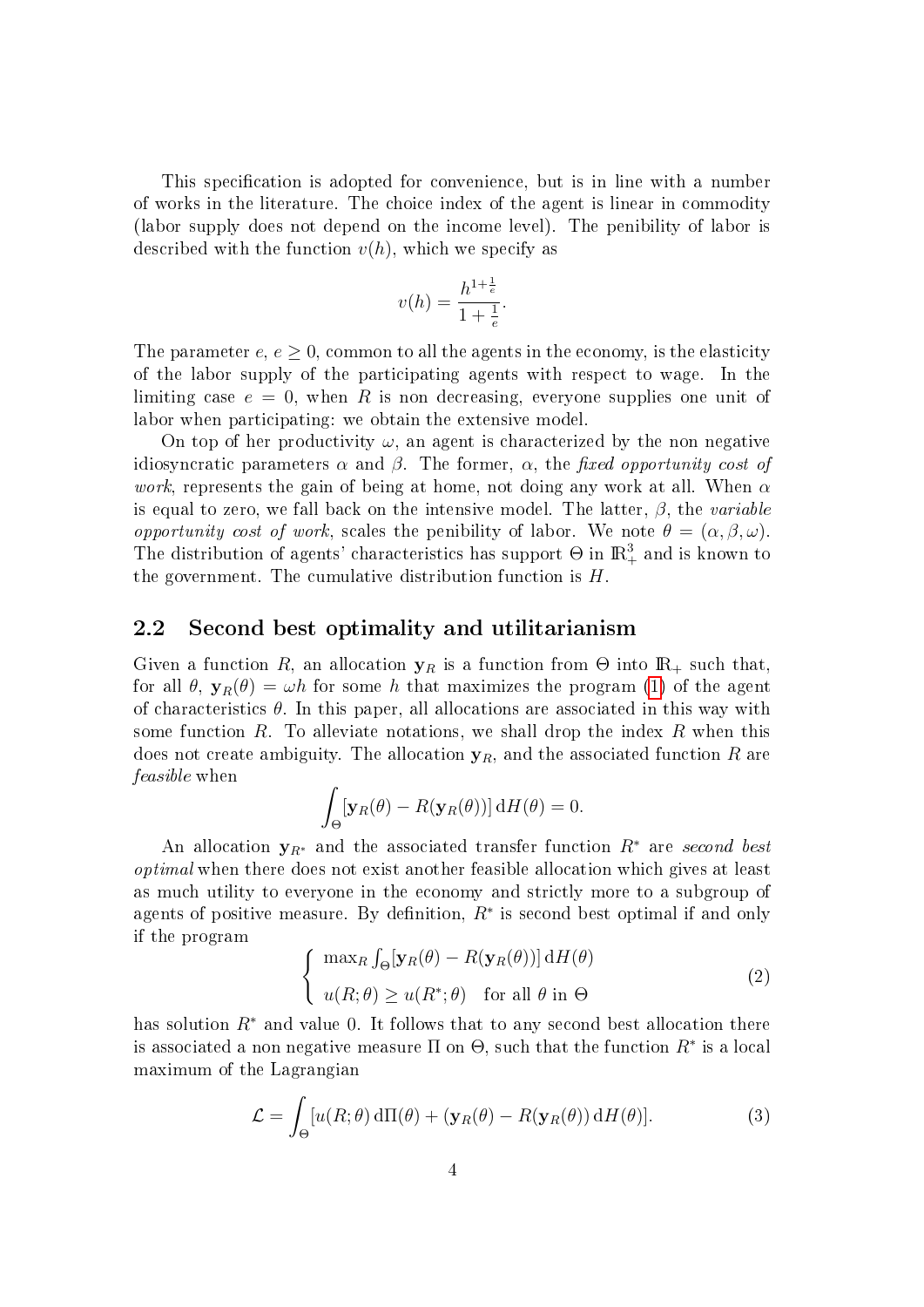Note that by quasi-linearity of the utilities, the solution to the program where a constant a is added to  $R^*$  is  $a + R^*$ , with  $y_{R^*}$  equal to  $y_{a+R^*}$ . Therefore

$$
\int_{\Theta} d\Pi(\theta) = 1,
$$

and  $\Pi$  is a probability measure. Furthermore, when looking for all the second best allocations, it will be convenient to ignore the feasibility condition, which essentially fixes the intercept of the function  $R^*$ , and choose a simpler normalization condition, such as  $\inf_{\theta \in \Theta} u(R^*, \theta) = 0$ .

To simplify the presentation, in most of the paper, we shall work under the assumption that the measure  $\Pi$  is absolutely continuous with respect to the distribution of the agents characteristics. Then, for any measurable set A,

$$
\Pi(A) = \int_A \pi(\theta) \, dH(\theta),
$$

and  $\pi(\theta)$  is interpreted as the *social weight* of the agents of characteristics  $\theta$ . In fact, the results that we obtain are typically valid for a general measure, possibly with discrete masses: they cover in particular the Rawlsian optimum, which corresponds to a unit mass on the agents with the lowest utility level.

Second best optimality is an ordinal concept, which does not depend on the particular representation of the agents' utilities, up to an increasing transformation. For comparison with the literature, we also study the subset of allocations that obtain under utilitarianism, a cardinal notion<sup>[3](#page-6-0)</sup>. Let  $\Psi(u(R,\theta),\theta)$  be the utility that society assigns to the agent  $\theta$  when her choice index is  $u(R, \theta)$ . The function  $\Psi$  is non decreasing and concave in its first argument (a requirement of consistency with private values). The social weight of agent  $\theta$ ,  $\Psi'_u(u(R, \theta), \theta)$ , depends in an arbitrary way on its second argument: for instance society may dislike the agents who like staying at home (decreasing in  $\alpha$ ), or would like to compensate people with a large penibility of labor (increasing in  $\beta$ ). The second best allocation is consistent with utilitarianism when the associated weights are proportional to the marginal social utility for some admissible function Ψ

$$
\pi(\theta) = \frac{\Psi_u'(u(R,\theta), \theta)}{\int_{\Theta} \Psi_u'(u(R,\theta), \theta) \, dH(\theta)}.
$$

When  $\Psi$  is allowed to vary with the parameter  $\theta$ , it is easy to see that any second best optimal allocation can be supported with a well chosen Ψ: consistency with utilitarianism is not a binding restriction.

<span id="page-6-0"></span><sup>&</sup>lt;sup>3</sup>It may be worth emphasizing that we stick here to a purely welfarist viewpoint. We do not consider situations where the social objective includes moral considerations other than the effects of policies on individual utilities, as discussed in Sen (1982) and Kaplow and Shavell (2001).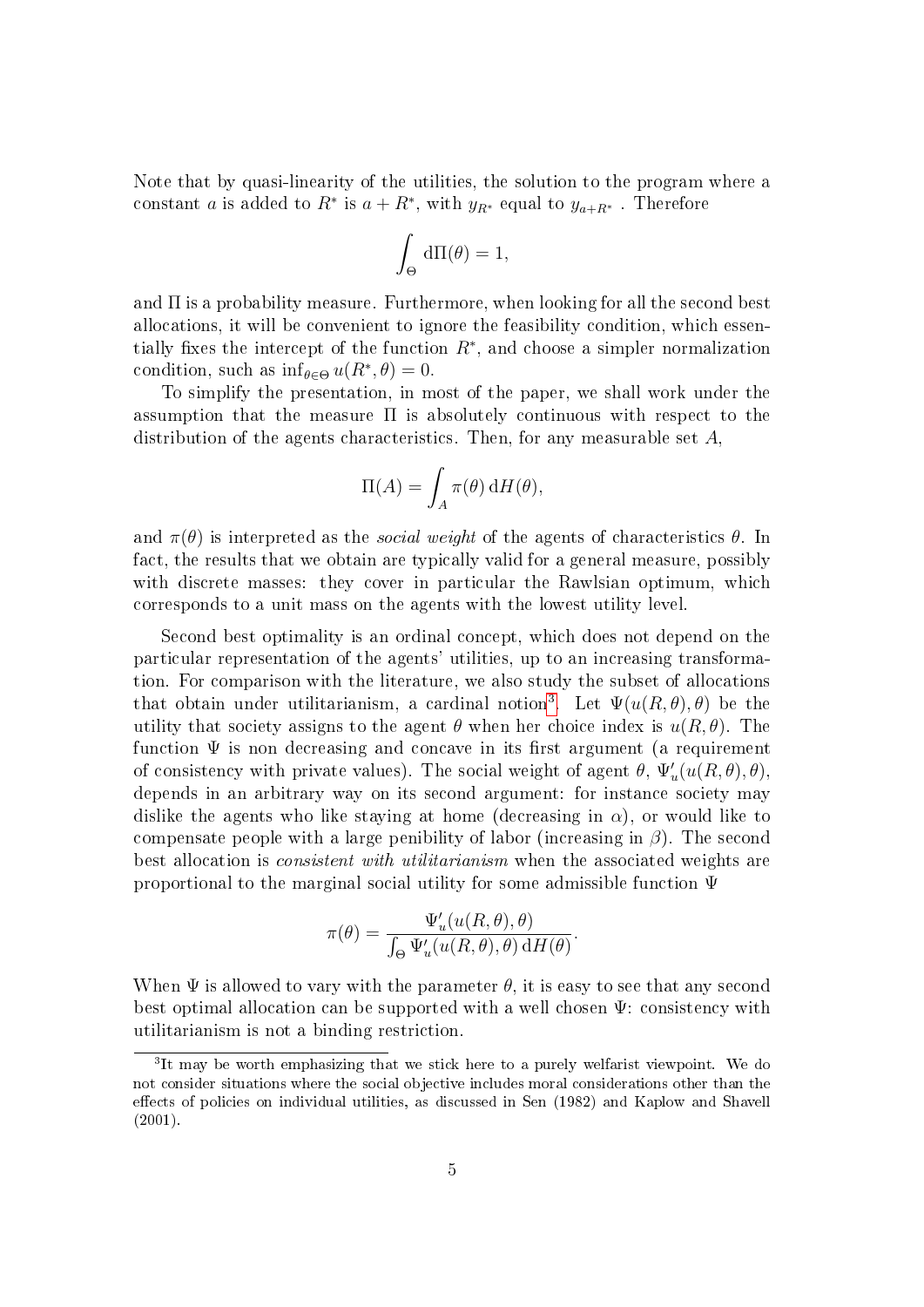

<span id="page-7-0"></span>Figure 1: Second best optimality and utilitarianism

When the function  $\Psi$  does not depend on its second argument, the standard situation studied in the optimal tax literature, the condition binds and can be written as

$$
\pi(\theta_1) > \pi(\theta_2)
$$
 if and only if  $u(R, \theta_1) < u(R, \theta_2)$ .

This is illustrated on the stylized Figure [1,](#page-7-0) which sketches an hypothetical economy with two types of agents in the plan of their choice indices  $(U_1, U_2)$ . The second best frontier is the black curve ABCD, while the subset of the frontier that is consistent with utilitarianism is made of the union of  $AB$  and  $CD$ , where B and D are the points where the frontier has slope  $-1$ : it must have a tangent of slope larger than 1 in absolute value below the 45 degree line, and larger than 1 above the 45 degree line.

Our purpose is to find properties of the second best optimal functions  $R$ , in particular when the social weights are consistent with utilitarianism.

### 3 The pure intensive case

This situation obtains when the fixed opportunity cost of labour  $\alpha$  is equal to zero for all the agents in the economy.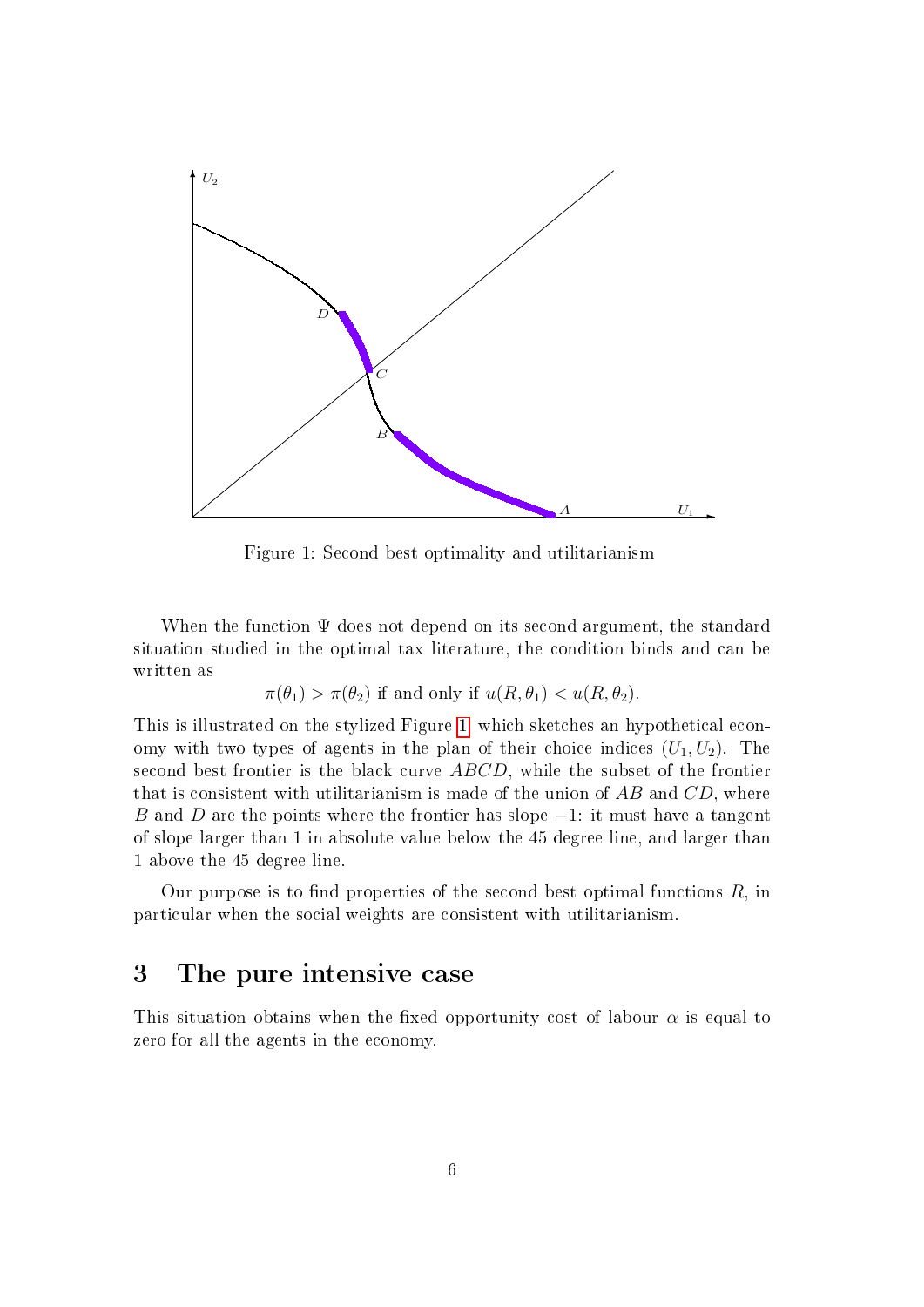### 3.1 A change of variable

It turns out that there is a convenient reformulation of the problem, introducing the choice index of the participating agents as a variable, instead of the function R. Indeed, in general when there are several dimensions of heterogeneity (productivity, penibility of labor) and the government has only one dimension of observation (income), a major diculty is to identify the set of idiosyncratic shocks that are associated with a given level of income, which typically depends on the announced transfer function. Here, the specification of the choice index and of the way shocks enter the model allow to reduce the problem to a single dimension of heterogeneity from the start, independently of the function R.

<span id="page-8-0"></span>**Proposition 1.** 1. Consider a function  $R : \mathbb{R}_+ \to \mathbb{R}$ . Let

$$
V(\gamma) = \max_{y \ge 0} R(y) - \gamma \frac{y^{1 + \frac{1}{e}}}{1 + \frac{1}{e}},
$$

where

$$
\gamma = \frac{\beta}{\omega^{1 + \frac{1}{e}}}.
$$

 $V$  is a convex nonincreasing function, which satisfies

$$
V'(\gamma) = -v(\mathbf{y}_R(\gamma)),
$$

whenever it is differentiable, so that  $R(\mathbf{y}_R(\gamma)) = V(\gamma) - \gamma V'(\gamma)$ .

2. Conversely, to any convex nonincreasing function V corresponds a real function  $R: \mathbb{R}_+ \to \mathbb{R}_+$  through

$$
\tilde{R}(q) = \min_{\gamma \ge 0} V(\gamma) + \gamma q.
$$

 $\tilde{R}$ .) is concave non decreasing in its argument. If V has been derived from a function R as in 1.,  $\tilde{R}$ (.) coincides with the function  $R \circ v^{-1}$  when  $R \circ v^{-1}$ itself is concave, which implies that R itself is non decreasing.

We shall denote Γ the support of the distribution of  $\gamma$ , with  $\gamma \geq 0$  and  $\overline{\gamma}$ its lower and upper (possibly infinite) bounds. From the point of view of the agents the only thing that matters is the level  $V(\gamma)$  of their choice index, and Proposition [1](#page-8-0) shows that without loss of generality we can consider any convex nonincreasing function. Also, without loss of generality, the government can restrict the  $R$  functions to be non decreasing and such that  $R \circ v^{-1}$  be concave.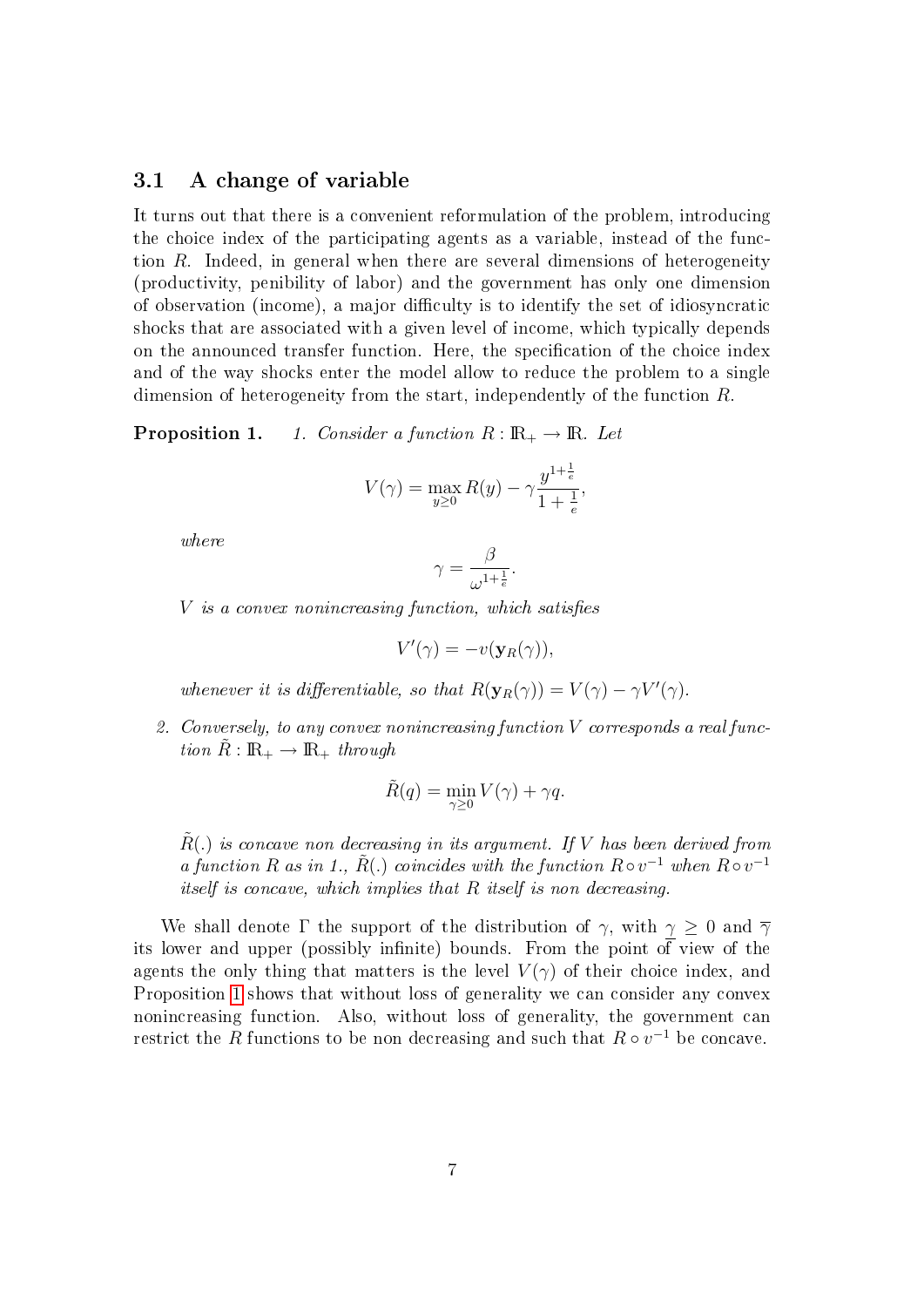### 3.2 Optimal tax

Using the change of variable, the Lagrangian [\(3\)](#page-5-0) becomes

$$
\mathcal{L} = \int V d\Pi(\theta) + \int [y - (V - \gamma V')] dG(\gamma).
$$

Since V depends only on  $\gamma$ , the Lagrangian depends only on the marginal distribution of dΠ in the dimension  $\gamma$ , which will be denoted dΠ( $\gamma$ ), with a slight abuse of notation, and  $\Pi(\gamma)$  is its cumulative distribution. We can write

$$
\mathcal{L} = \int V \, \mathrm{d}\Pi(\gamma) + \int [y - (V - \gamma V')] \, \mathrm{d}G(\gamma)
$$

By integration by parts (apply Lemma A.1. in Appendix with  $F = V$ ,  $f = V'$ ,  $y = \Pi$ ,  $y(\theta = 0)$  and  $y(\overline{\theta}) = 1$ , the Lagrangian becomes

$$
\mathcal{L} = \int (y + \gamma V') dG(\gamma) + \int V'(G - \Pi) d\gamma,
$$

where  $V' = -v(y)$ . Note that it depends only on the allocation y, i.e. the derivative of the choice index (and *not* on its level  $V$ ).

The problem is to maximize  $\mathcal L$  on the set of nonincreasing and positive functions  $y$ , or, equivalently, on the set of nondecreasing and negative functions  $V'$ . The Lagrangian is strictly concave in  $V'$ . It is maximized on a convex set. It follows that it has a unique maximum.

<span id="page-9-1"></span>Lemma 1. An allocation y is second best optimal if and only if there exists a nondecreasing function  $\Pi : [\gamma, \overline{\gamma}] \to [0, 1]$  such that y is the solution to

$$
\max \mathcal{L} = \int (v^{-1}(-V') + \gamma V') dG(\gamma) + \int V'(G - \Pi) d\gamma,
$$

on the set of nondecreasing and negative function  $V'$ .

The set of second best optimal allocations is easy to describe when the distribution of heterogeneity is continuous, i.e.

<span id="page-9-0"></span>**Assumption 1** (Continuous distribution). The parameter  $\gamma$  is distributed in the economy with the c.d.f. G of support  $[\gamma, \overline{\gamma}]$ ,  $0 < \gamma < \overline{\gamma} < \infty$ . Furthermore G has a continuous positive density g.

<span id="page-9-2"></span>We have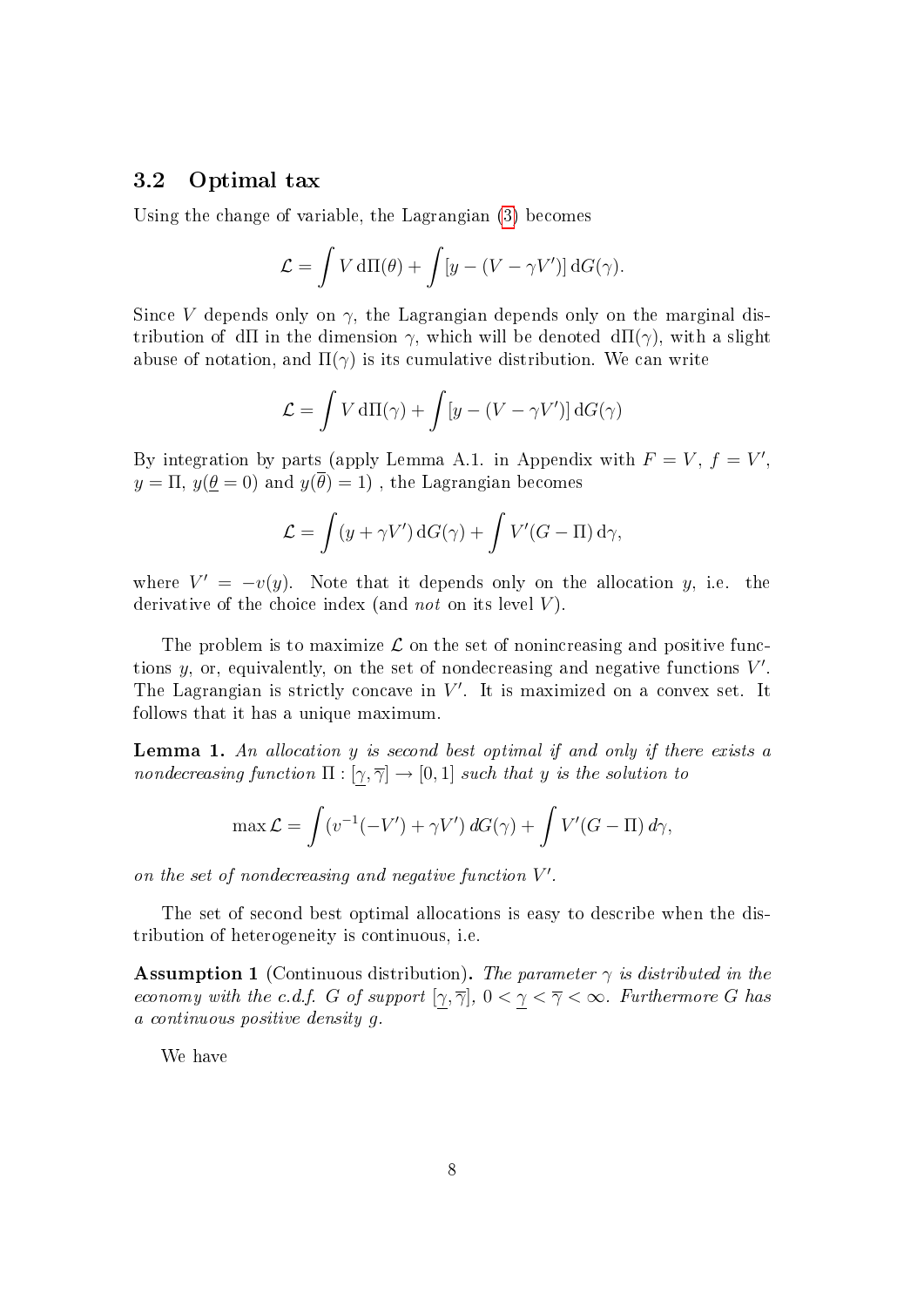Proposition 2. Suppose that Assumption [1](#page-9-0) holds. A non negative decreasing function  $y(\gamma)$  defined on  $\Gamma$  is a second best allocation if and only if the function

$$
\Pi(\gamma) = \begin{cases} G(\gamma) - g(\gamma) \left[ \frac{1}{v'(y(\gamma))} - \gamma \right] & \text{for } \gamma \text{ in } [\gamma, \overline{\gamma}) \\ 1 & \text{for } \gamma = \overline{\gamma} \end{cases}
$$

is non negative and non decreasing.

Then both  $y(\gamma)$  and  $\Pi(\gamma)$  are continuous on  $(\gamma, \overline{\gamma})$ . There is no distortion at the top when  $\Pi$  is continuous at  $\overline{\gamma}$ :  $\overline{\gamma}v'(y(\overline{\gamma})) = \overline{1}$ . There is no distortion at the bottom when  $\Pi(\gamma) = 0$ :  $\gamma v'(y(\gamma)) = 1$ . The social weights  $\pi(\gamma)$  associated with this allocation are the (Stieltjes) derivative of  $\Pi(\gamma)$ .

**Proof:** I) Necessity. Since  $y$  is increasing,  $V'$  is strictly positive and a necessary condition for optimality is that the pointwise derivative of the Lagrangian in Lemma [1](#page-9-1) be equal to zero. This yields the condition of the Proposition.

Continuity is proved as follows. Since  $y(\gamma)$  is decreasing, any discontinuity has to be downwards. That creates a downwards discontinuity for  $-1/v'(y)$  and therefore for  $\Pi$ , a contradiction with the fact that  $\Pi$  is non decreasing. The no distortion properties are straightforward consequences of the first order condition.

II) Sufficiency. The measure  $\Pi$  defined in the proposition is an adequate multiplier for the second best program. The function

<span id="page-10-0"></span>
$$
V(\gamma) = \int_{\gamma}^{\overline{\gamma}} v'(y(\gamma)) \,dG(\gamma)
$$

is convex non increasing. It maximizes the Lagrangian of Lemma [1](#page-9-1) since its derivative is a pointwise maximum of a concave function of  $V'$ .

Remark: Here is a general version of Proposition [2](#page-9-2) with proof in the Appendix, which allows for pooling (i.e.  $y$  may be constant on some interval). In what follows, a pooling interval is a maximal interval where  $y$  is constant.

<span id="page-10-1"></span>Proposition 3. Suppose that Assumption [1](#page-9-0) holds. A nonnegative nonincreasing function  $y(\gamma)$  defined on  $\Gamma$  is a second best allocation if and only if there exists a nonnegative and nondecreasing function  $\Pi(\gamma)$  with values in [0,1] such that

$$
\int_{\underline{\gamma}}^{\gamma} \left\{ G(\tilde{\gamma}) - g(\tilde{\gamma}) \left[ \frac{1}{v'(y(\gamma))} - \tilde{\gamma} \right] \right\} d\tilde{\gamma} \ge \int_{\underline{\gamma}}^{\gamma} \Pi(\tilde{\gamma}) d\tilde{\gamma}
$$
 (4)

for all  $\gamma$ , and [\(4\)](#page-10-0) is an equality at any  $\gamma$  where y is decreasing.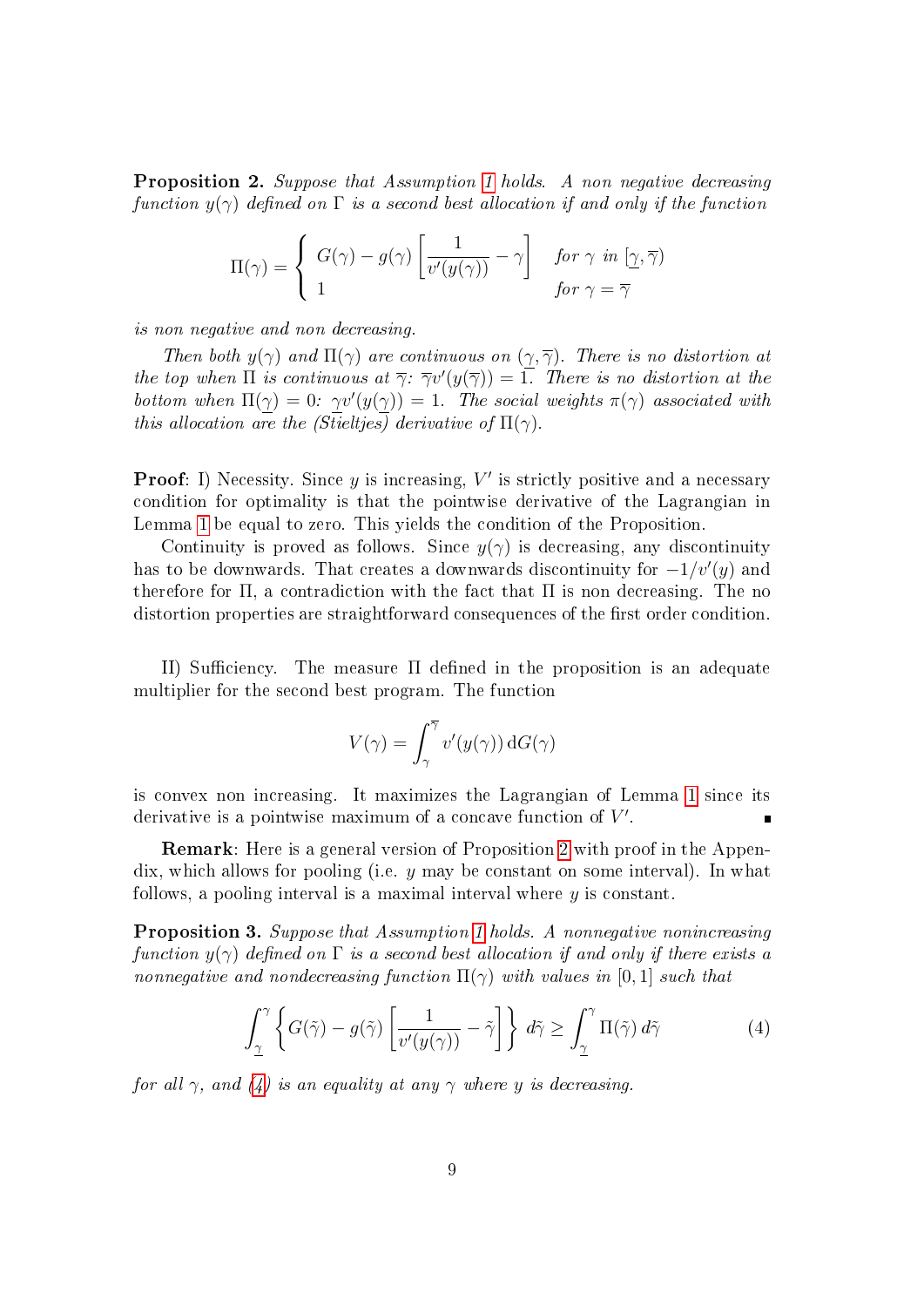

<span id="page-11-0"></span>Figure 2: Social weights and negative marginal tax rates

### 3.3 Utilitarianism and marginal tax rates

The program of the typical consumer yields the first order condition

$$
R'(y) = \gamma v'(y),
$$

or, using the equality  $R' = 1 - T'$ 

$$
\frac{T'(y)}{1 - T'(y)} = \frac{1}{\gamma v'(y)} - 1.
$$

Let  $p_I(\gamma)$  be the average value of the social weights of all the agents with idiosyncratic characteristics smaller than  $\gamma$ :

$$
p_I(\gamma) = \frac{\Pi(\gamma)}{G(\gamma)} = \frac{1}{G(\gamma)} \int_{\underline{\gamma}}^{\gamma} \pi(x) dG(x).
$$

<span id="page-11-1"></span>Using Proposition [2,](#page-9-2) we get an expression of the optimal tax rate as a function of the distribution of the heterogeneity in the population and of the social weights:

$$
\frac{T'(y(\gamma))}{1 - T'(y(\gamma))} = \frac{G(\gamma)}{\gamma g(\gamma)} (1 - p_I(\gamma)).
$$
\n(5)

Under Assumption [1,](#page-9-0)  $G/g$  is well defined and positive for all  $\gamma$  larger than  $\gamma$ , and the marginal tax rate has the same sign as  $(1 - p_I(\gamma))$ .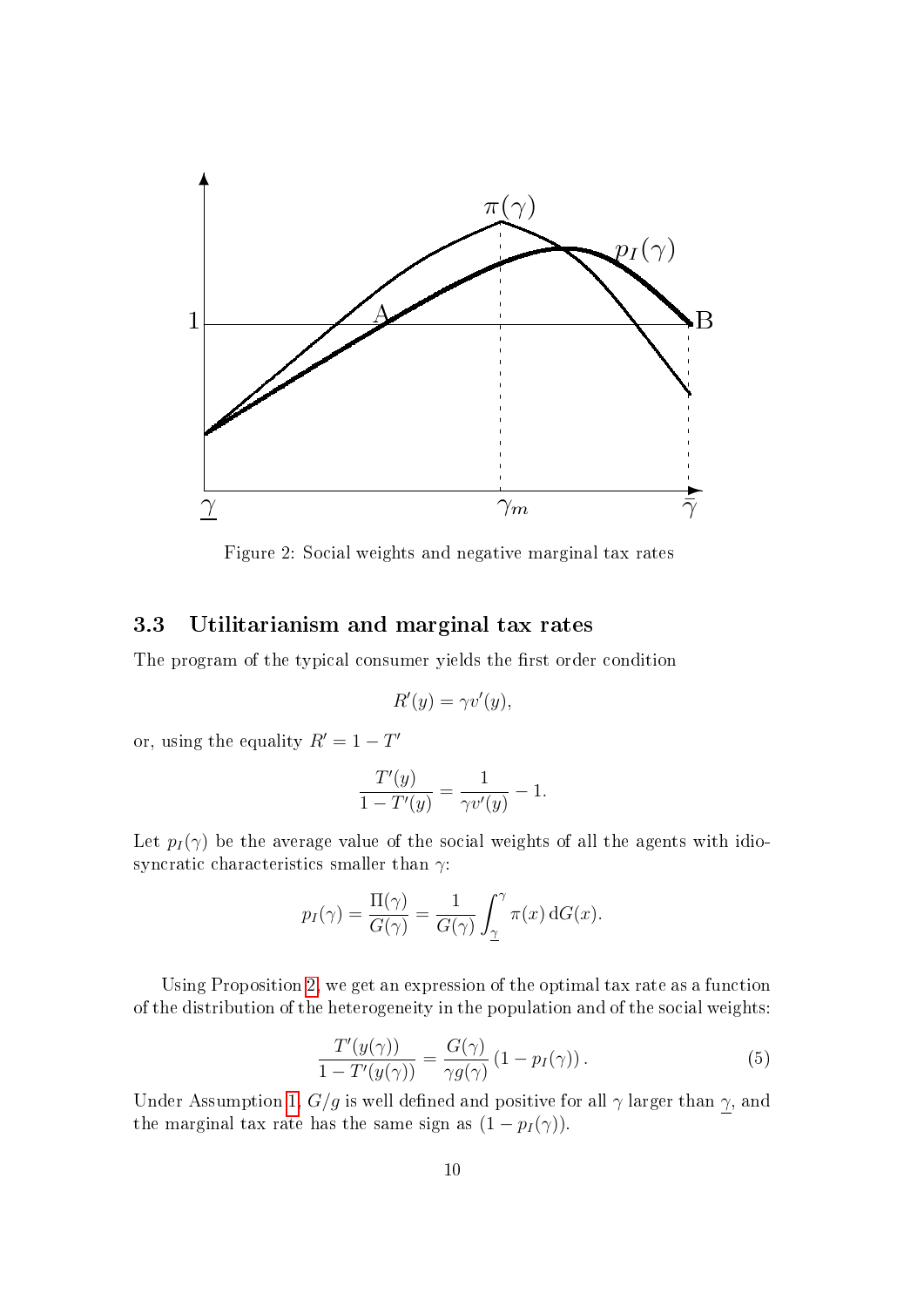Consider the standard Mirrlees case where  $\beta$  is constant across the population. and  $\omega$  has a continuous distribution on  $[\omega, \overline{\omega}]$ . Then

$$
\underline{\gamma} = \frac{\beta}{\overline{\omega}^{1 + \frac{1}{e}}} \quad \overline{\gamma} = \frac{\beta}{\underline{\omega}^{1 + \frac{1}{e}}},
$$

and productivity, as well as utility, decreases with  $\gamma$ . Utilitarianism is equivalent to have social weights which increase with  $\gamma$ , which in turn implies that  $p_I(\gamma)$ increases with  $\gamma$ . Since  $p_I(\overline{\gamma}) = 1$ ,  $p_I(\gamma) < 1$  for all  $\gamma < \overline{\gamma}$ , and we (fortunately) get the standard result: the marginal tax rate is always positive, but for the boundaries of the domain where it is equal to zero.

The situation can change when there are other dimensions of heterogeneity, which non trivially act on the agents utility levels. Suppose as an illustration that the utility is of the shape  $\Psi[V(\gamma), \beta],$  with  $\Psi$  concave in its first argument, i.e.  $\Psi_V'$ decreasing in  $V.$  When  $\Psi_V'$  does not depend on  $\beta,$  the standard argument applies and optimal marginal tax rates are non negative. But  $\Psi_V'$  can be decreasing in  $\beta$ : this is the case when the utility of the agent is a concave transformation of  $[V(\gamma) + \beta H]$ , where  $H > 0$  and the additive term  $\beta H$  stands for the 'home' production of the agent supposed to increase with her variable cost to work on the market. It can also be increasing in  $\beta$ , when a negative H in the above formula stands for a handicap: larger  $\beta$ 's are associated with a lower quality of life, on top of the direct market effects. Let

$$
\tilde{\pi}(\gamma,\beta) = \frac{\Psi'_V[V(\gamma),\beta]}{\int \Psi'_V[V(\gamma),\beta] \, dH(\theta)},
$$

so that the weights of interest to characterize the optimal allocation and tax schedule are

$$
\pi(\gamma) = \int \tilde{\pi}(\gamma, \beta) \, dG(\beta|\gamma),
$$

where  $G(\beta|\gamma)$  is the distribution of  $\beta$  conditional on the parameter  $\gamma$ . There are a variety of situations where tax rates are non negative:

**Proposition 4.** Assume that the social weight  $\Psi_V'[V, \beta]$  is decreasing in V, increasing (resp. decreasing) in  $\beta$  and that the distribution of  $\beta$ , conditional on  $\gamma$ , is first order stochastically increasing (resp. decreasing) in  $\gamma$ .

Then the weights  $\pi(\gamma)$  are increasing and marginal tax rates are non negative.

Proof: Let

$$
f(a,b) = \int \tilde{\pi}(a,\beta) \, dG(\beta|b).
$$

f is increasing in a, since  $\pi$ , proportional to  $\Psi_V'[V(a), \beta]$ , is. It is increasing in b by first order stochastic dominance. It follows that  $\pi(\gamma) = f(\gamma, \gamma)$  is also increasing in its argument.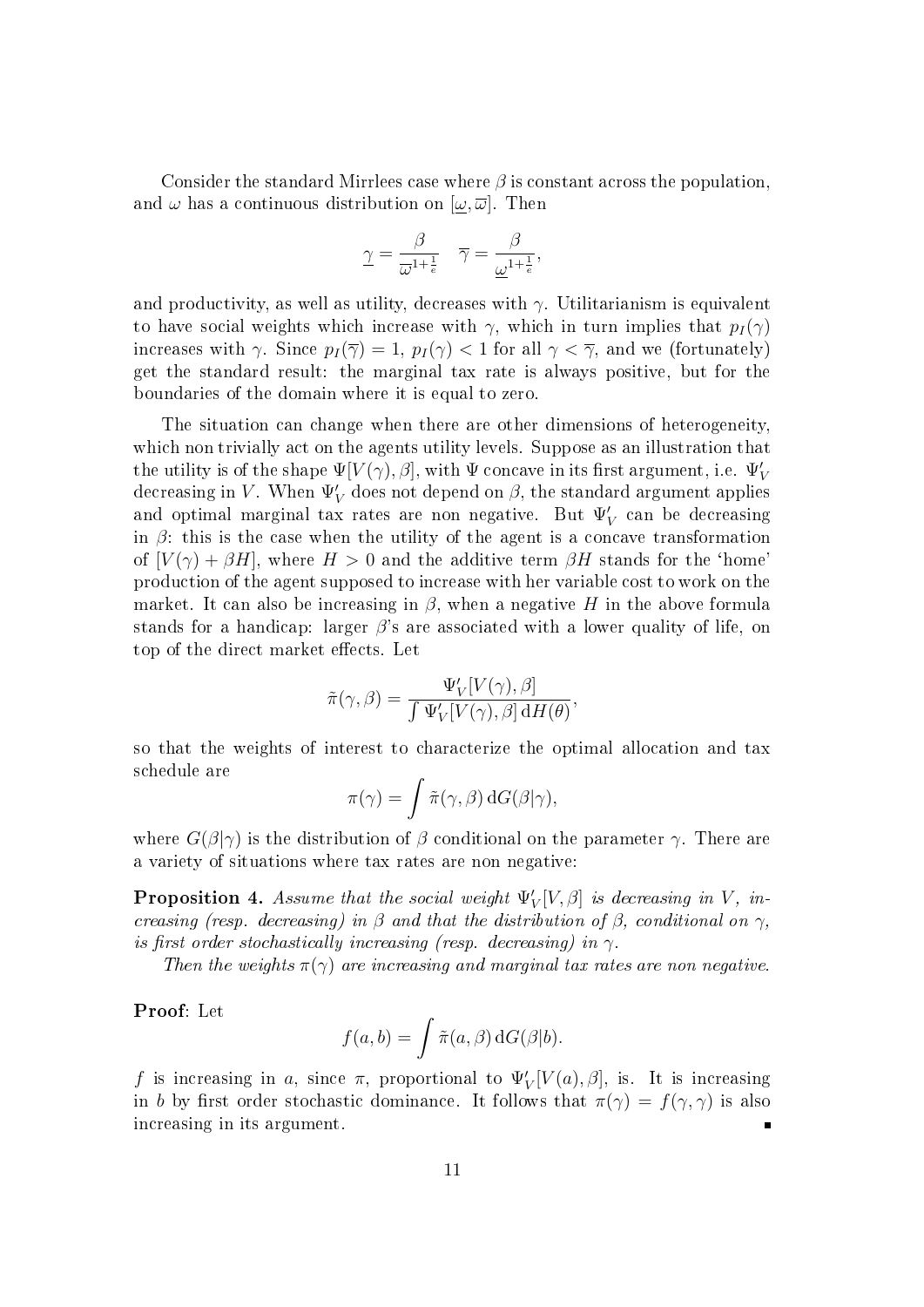Since  $\beta = \gamma/\omega^{1+1/e}$ , it is plausible that  $G(\beta|\gamma)$  be first order stochastically increasing in  $\gamma$ . Then if  $\Psi_V'$  is increasing in  $\beta$ , i.e. larger opportunity costs are due to a handicap, the optimal marginal tax rates are non negative.

As a counterpart to the above proposition, it is easy to build examples with negative marginal tax rates, say when  $\Psi_V'$  decreases with  $\beta$  while the conditional distribution of  $\beta$  given  $\gamma$  increases. Consider the following economy. At the lowest wage rate  $\omega$ , there are a variety of  $\beta$ 's, a continuous distribution on  $[\beta, \overline{\beta}]$ . For all the wage rates above the minimum, a continuous distribution on  $(\omega, \overline{\omega})$ , there is a unique value of  $\beta$ , equal to  $\beta$ . In terms of  $\gamma$ 's, we have:

$$
\underline{\gamma} = \frac{\underline{\beta}}{\overline{\omega}^{1 + \frac{1}{e}}} \quad \gamma_m = \frac{\underline{\beta}}{\underline{\omega}^{1 + \frac{1}{e}}} \quad \overline{\gamma} = \frac{\overline{\beta}}{\underline{\omega}^{1 + \frac{1}{e}}}.
$$

The agent  $\gamma$  is the most productive with the smallest opportunity cost to work. All the agents of the segment  $[\gamma, \gamma_m]$  differ only by their productivities. All the agents in  $[\gamma_m, \overline{\gamma}]$  have the same low productivity  $\omega$ , but have different, increasing, opportunity costs. Figure [2](#page-11-0) represents in a stylized way a possible profile of  $\pi(\gamma)$ . when the social weights are decreasing in  $\beta$ . Following standard utilitarianism,  $\pi$ is increasing on  $[\gamma, \gamma_m]$ ; it is supposed to decrease further on, the home production effect more than compensating the mechanical increase in  $\gamma$  as  $\beta$  rises. The agent with the largest social weight is the person with lowest productivity and opportunity cost to work. The associated function  $p_I(\gamma)$ , which measures the average height of  $\pi(x)$  for x smaller than  $\gamma$ , is also represented:  $p_I(\gamma)$  increases whenever it lies under the graph of  $\pi$ , decreases when it is above the graph. and has an horizontal tangent when it crosses the  $\pi$  curve. Also, we know that  $p_I(\overline{\gamma}) = 1$ . In the situation depicted on Figure [2,](#page-11-0) all the agents in the segment AB face negative tax rates. As noted by Saez (2002), page 1054, negative marginal tax rates at the bottom of the wage distribution as here can only occur if the social weight of the  $\overline{\gamma}$  agent, smallest productivity, largest work opportunity cost, is smaller than the average social weight<sup>[4](#page-13-0)</sup>.

### 4 The extensive model

We now turn to the study of the second best optimal allocations in the extensive model.

### 4.1 Optimal taxes

The extensive model obtains as a limit case of model  $(1)$  when the elasticity  $e$ tends to zero: then the function v tends to zero for all h smaller than 1, and to  $+\infty$ 

<span id="page-13-0"></span> $^4$ Indeed the function  $p_I$  has to decrease towards one, and therefore must lie above the graph of π.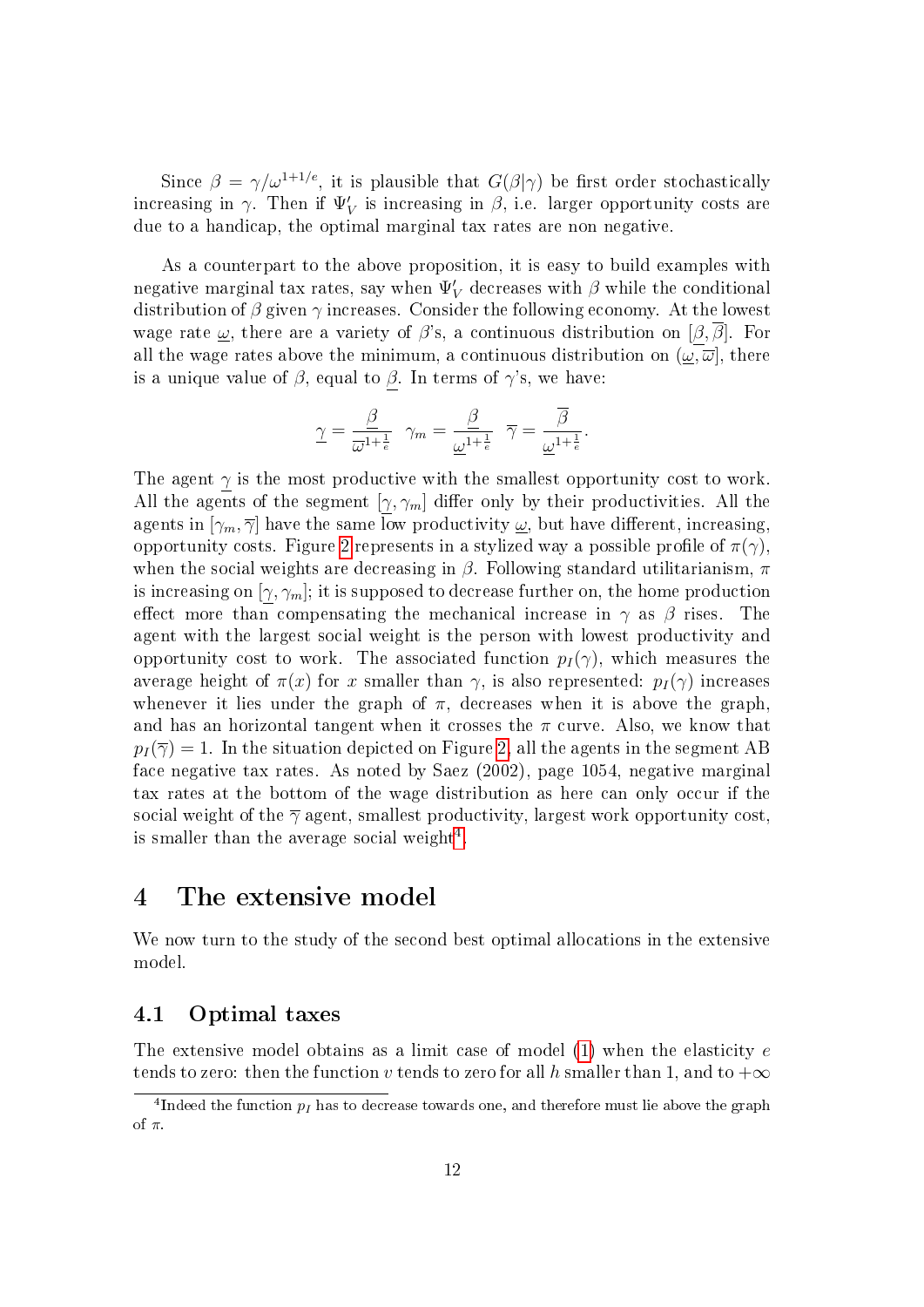for all h larger than 1. If the agent participates, she is indifferent supplying any quantity of labor smaller than 1, since the variable opportunity cost  $\beta v(h)$  then is equal to zero. It follows that the after tax income schedule  $R(y)$  can be taken to be non decreasing without loss of generality<sup>[5](#page-14-0)</sup>. Then, when she participates, the agent supplies one unit of labor and her before tax income y is equal to  $\omega$ . As a consequence, before tax income can take any value in the support  $\Omega$  of productivity, as well as the value 0. The function R has to be defined on  $\{0\} \cup \Omega$ .

Let  $D(y) = R(y) - R(0)$  denote the financial incentive to work for an income y. The choice index of the typical agent, taken from  $(1)$ , is

$$
u(R; \theta) = R(0) + \max[\alpha, D(\omega)].
$$

An agent works whenever  $\alpha$  is less than or equal<sup>[6](#page-14-1)</sup> to  $D(\omega)$ . This implies

$$
\int_{\Theta} [\mathbf{y}_R(\theta) - R(\mathbf{y}_R(\theta))] \, dH(\theta) = \int_{\alpha \le D(\omega)} [\omega - D(\omega)] \, dH(\theta) - R(0),
$$

and the Lagrangian [\(3\)](#page-5-0) becomes

$$
\mathcal{L} = \int_{\Theta} \left\{ \max[\alpha, D(\omega)] \, d\Pi(\theta) + [\omega - D(\omega)] \mathbb{1}_{\alpha \leq D(\omega)} \, dH(\theta) \right\}.
$$

<span id="page-14-2"></span>It is convenient to work under the

**Assumption 2.** For all  $\omega$ , the distribution of opportunity costs of work  $\alpha$ , conditional on  $\omega$ , is continuous with support  $[\alpha(\omega), \overline{\alpha}(\omega)]$ ,  $\alpha(\omega) > 0$ , and cumulative distribution function  $F(\alpha|\omega)$ . Its probability distribution function  $f(\alpha|\omega)$  is positive everywhere on its support.

After simple manipulations, the objective becomes

$$
\mathcal{L} = \int_{\Theta} \pi(\theta) \alpha \, dH(\theta) +
$$
  

$$
\int_{\omega} \int_{\alpha = \underline{\alpha}(\omega)}^{D(\omega)} \mathbf{1}_{\underline{\alpha}(\omega) \le D(\omega)} dG(\omega) \left\{ [D(\omega) - \alpha] \, d\Pi(\theta) + [\omega - D(\omega)] \, dH(\theta) \right\}.
$$

We have shown

**Lemma 2.** An income tax schedule  $R(.)$  is second best optimal if and only if there is a probability measure of cdf  $\Pi(\theta)$  such that the incentive schedule  $D(\omega)$  $R(\omega) - R(0)$  maximizes

$$
\int_{\omega} \left\{ [\omega - D(\omega)] F(D(\omega) | \omega) dG(\omega) + \int_{\underline{\alpha}(\omega)}^{D(\omega)} [D(\omega) - \alpha] d\Pi(\theta) \right\} \mathbf{1}_{\underline{\alpha}(\omega) \leq D(\omega)}
$$

<span id="page-14-0"></span><sup>5</sup>Take any, possibly sometimes decreasing, function  $\tilde{R}(y)$ . Let  $R(y) = \max_{y \geq z} \tilde{R}(z)$ . The agents have the same behavior under R and  $\tilde{R}$ .

<span id="page-14-1"></span> ${}^{6}$  For efficiency, since productivity is positive, the agents that are indifferent between working and not working are supposed to be working.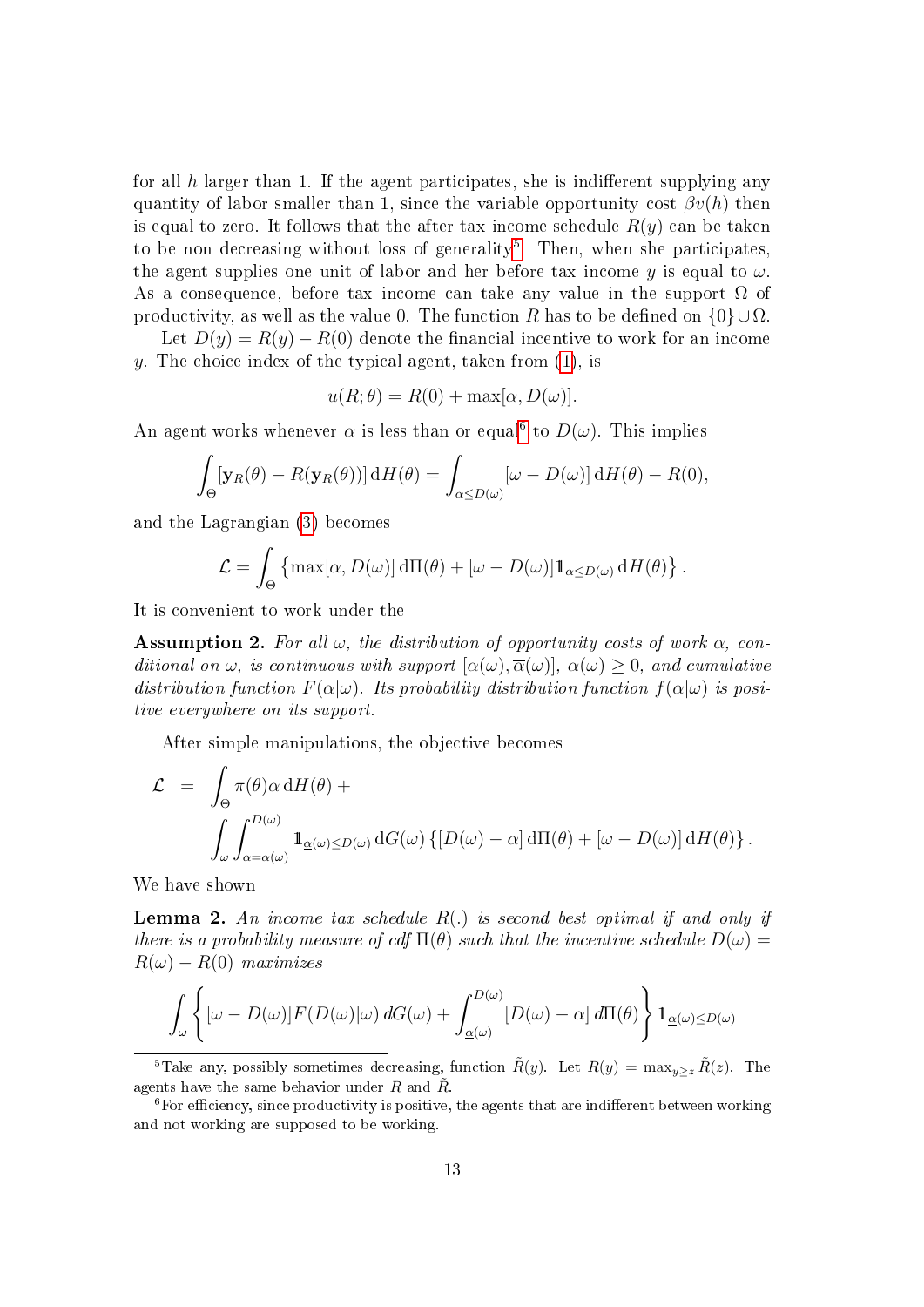on the set of non decreasing functions  $D(.)$ , such that  $D(0) = 0$ . When  $\Pi(\theta)$ is absolutely continuous with respect to  $H(\theta)$ , with pdf  $\pi(\theta)$  the criterion can be rewritten as

<span id="page-15-0"></span>
$$
\int_{\omega} \left\{ [\omega - D(\omega)] F(D(\omega)|\omega) + \int_{\underline{\alpha}(\omega)}^{D(\omega)} [D(\omega) - \alpha] \pi(\theta) dF(\alpha|\omega) \right\} \mathbb{1}_{\underline{\alpha}(\omega) \le D(\omega)} dG(\omega)
$$
\n(6)

Let

$$
L(D; \omega) = [\omega - D]F(D|\omega) + \int_{\underline{\alpha}(\omega)}^{D} [D - \alpha] \pi(\theta) \, dF(\alpha|\omega).
$$

Since under Assumption [\(2\)](#page-14-2),  $L(\alpha(\omega);\omega)$  is equal to zero, the program can be restricted to the domain  $D(\omega) \geq \underline{\alpha}(\omega)$ . Whenever at the optimum  $L(D(\omega); \omega) =$ 0,  $D(\omega)$  is indeterminate and can take any value less than or equal to  $\alpha(\omega)$ , without changing the objective: the condition  $D(0) = 0$  can always be satisfied.

We therefore have to maximize [\(6\)](#page-15-0) on the set of non decreasing functions  $D(.)$ which satisfy  $D(\omega) \geq \alpha(\omega)$ . Unfortunately, contrary to the intensive case, the function L is not a concave function of D. Nevertheless, at any point  $\omega$  where the solution is strictly increasing and larger than  $\alpha(\omega)$ , it satisfies the first order condition for a pointwise maximum[7](#page-15-1)

$$
\frac{\partial L}{\partial D} = [\omega - D]f(D|\omega) - F(D|\omega)[1 - p_E(D|\omega)] = 0,
$$

where  $p_E(D|\omega)$  is the average social weight of the agents of productivity  $\omega$  and of work opportunity cost smaller than D

<span id="page-15-3"></span>
$$
p_E(D|\omega) = \frac{1}{F(D|\omega)} \int_{\underline{\alpha}(\omega)}^D \pi(\theta) \, dF(\alpha|\omega).
$$
 (7)

The expression of  $\partial L/\partial D$  has a direct economic interpretation: the first term [ $\omega$ −  $D[f(D)]$  is the gain in government income obtained from the new  $f(D)$  workers that participate because of the increase in D; the second term  $F(D)[1 - p_E(D)]$ is the loss on the existing workers  $F(D)$  which depends on their social weights (and indeed is a social gain for those of weights larger than 1).

The tax supported by the workers of productivity  $\omega$  is  $T(\omega) = \omega - D(\omega) - R(0)$ . so that the first order condition can be rewritten as

$$
\omega - D(\omega) = R(0) + T(\omega) = \frac{F[D(\omega)|\omega]}{f[D(\omega)|\omega]} [1 - p_E(D(\omega)|\omega))]. \tag{8}
$$

<span id="page-15-1"></span><sup>7</sup>The second order condition is

<span id="page-15-2"></span>
$$
\frac{\partial^2 L}{\partial D^2} = [\omega - D]f'(D|\omega) - (2 - \pi(D, \omega))f(D|\omega) < 0.
$$

In general, there may exist several solutions to the first order condition, corresponding to local maxima or minima. Furthermore, as in the intensive case, the optimum may involve pooling, with regions where D stays constant because of the monotonicity condition.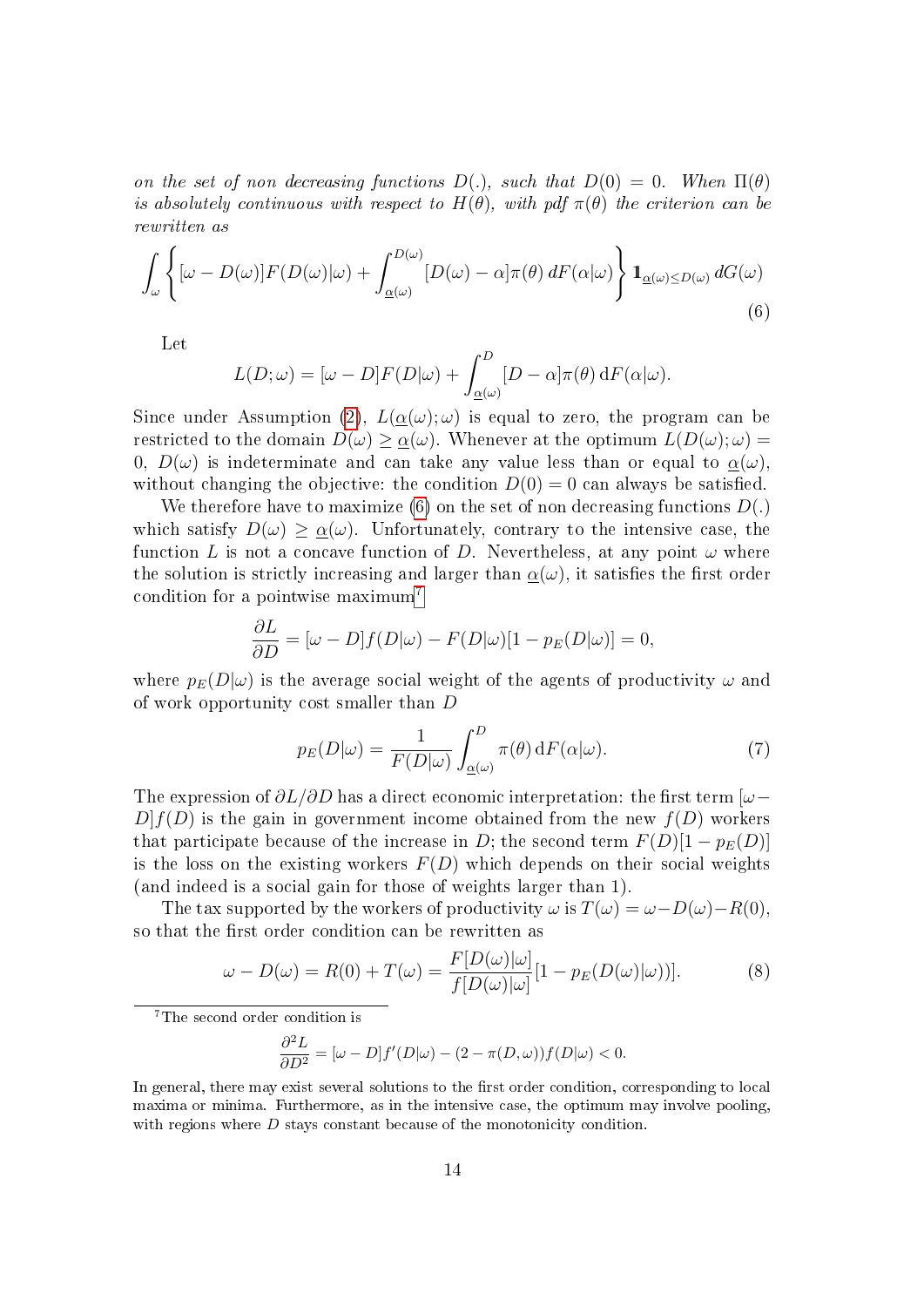

<span id="page-16-0"></span>Figure 3: The extensive model: 'well behaved' optimal financial incentives to work

This equation is strikingly similar to [\(5\)](#page-11-1), which describes optimal taxes in the intensive model. However, the formal similarity hides important differences. In the intensive model this is the marginal rate of taxation that appears on the left hand side, while here it is the *level* of tax. The right hand sides look the same, but again this is deceptive. The average weight here,  $p_E(D(\omega)|\omega)$ , is that of the subset of the employed  $(\alpha \leq D(\omega))$  agents of productivity equal to  $\omega$ . In the intensive model it is the average weight of the agents of parameter  $\beta/\omega^{1+1/e}$ smaller than the current  $\gamma$ , i.e. of larger productivity or smaller opportunity cost to work. Social weights larger than 1, corresponding to a group of people whose average social weight is larger than that of society as a whole, which are associated with negative rates in the intensive model, here correspond to a financial incentive  $D(\omega)$  larger than  $\omega$ . In both models they distort labor supply upwards, compared with laissez-faire.

### 4.2 Comparison with the standard intensive literature

The extensive model has imbedded at its heart two dimensions of heterogeneity, which cannot be reduced to one. This gives a lot of leeway to get results of the type `any kind of tax function can occur' manipulating [\(8\)](#page-15-2): one can play with the distribution  $F(\alpha|\omega)$ , as in Choné and Laroque (2005) for a Rawlsian planner, or with the distribution of weights, see Laroque (2005) for all second best allocations. For comparison with the literature on the intensive model, we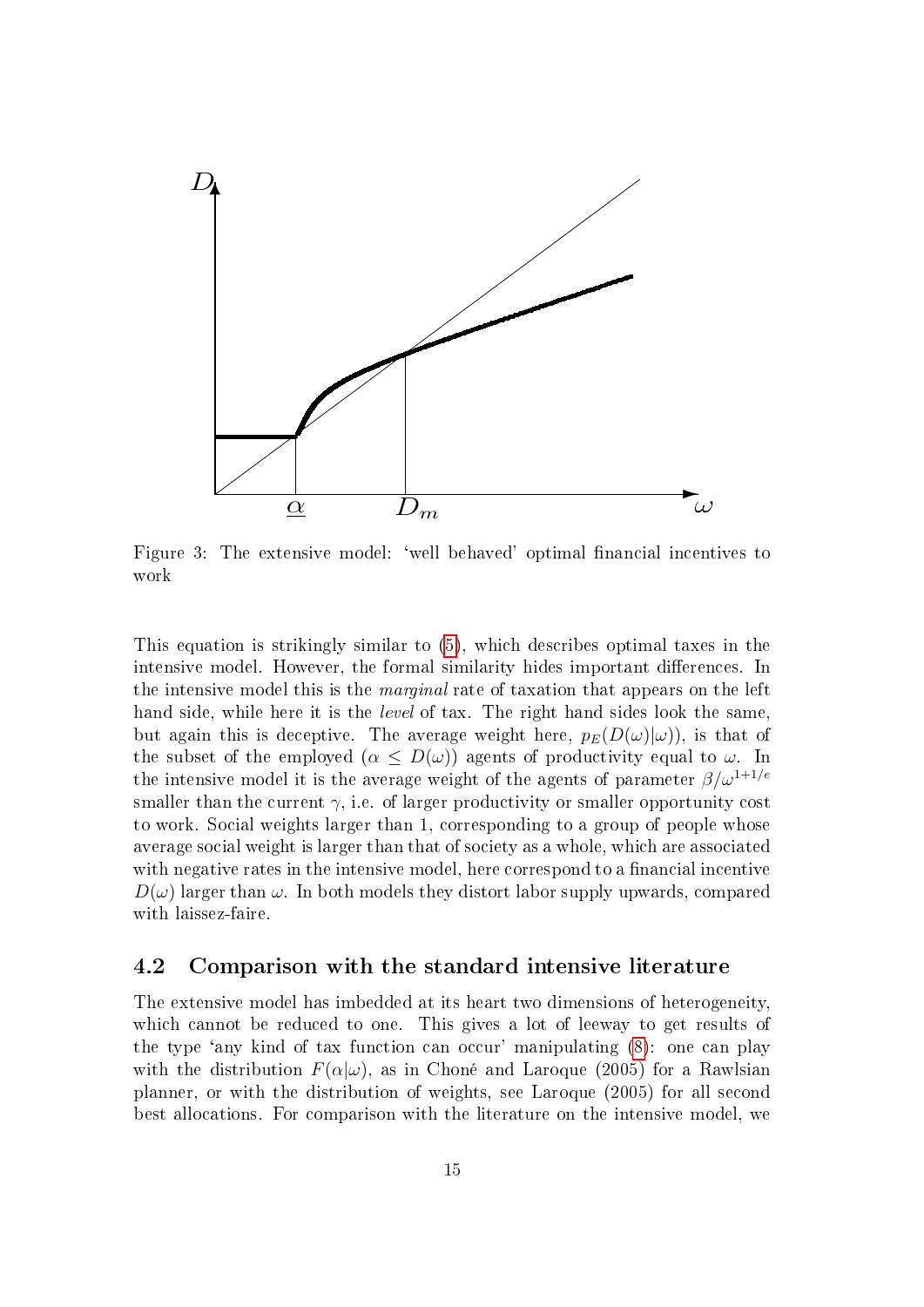restrict these degrees of freedom.

The main restriction bears on the distribution of the agents characteristics. First, we do not want to play with the correlation between productivity and the opportunity cost of work to play a role, and in the main analysis we assume independence of the two distributions:  $F(\alpha|\omega)$  does not depend on  $\omega$ . It simplifies the exposition to suppose that the lower bound of productivity is not larger than the lower bound of the opportunity cost to work. Also we suppose that the distribution of heterogeneity is well behaved. Formally, in this section, on top of Assumption [2,](#page-14-2) we assume

<span id="page-17-1"></span>**Assumption 3.** The cdf  $F(\alpha|\omega)$  of the work opportunity cost  $\alpha$  is independent of productivity. Furthermore  $\ln(F(\alpha))$  is concave on its support  $(\alpha, \overline{\alpha}]$ , and  $\alpha > \omega$ .

Of course, we require consistency with utilitarianism: the social weights should be a decreasing function of the appropriately defined utility level of the agents. Here, in the *benchmark model*, the parameter  $\alpha$  is considered as an incidental cost of work (and *not* as a benefit in case of not working). The utility of the typical agent is

$$
\Psi[u(R,\theta) - \alpha] = \Psi[R(0) + \max(0, D(\omega) - \alpha)].
$$

Then the unemployed agents are the worse off agents in the economy and, given  $R(0)$ , the social weights consistent with utilitarianism are of the form  $\tilde{\pi}(D-\alpha)$ , with  $\tilde{\pi}$  non increasing independent of  $\omega$ , and  $\tilde{\pi}(x) = \tilde{\pi}(0)$  for all negative x.

It turns out that a number of the properties proved below are satisfied for a large class of economies and social welfare functions, apart form the benchmark case. They rely on two aspects of the behavior of the average social weight of the employed agents, defined in  $(7)$ , formalized in the following assumption and the next property.

<span id="page-17-0"></span>**Assumption 4.** The average weight of the employed agents  $p_E(D|\omega)$ 

$$
p_E(D|\omega) = \begin{cases} \pi(\underline{\alpha}(\omega), \omega) & \text{for } \alpha = \underline{\alpha}(\omega) \\ \frac{1}{F(D)} \int_{\underline{\alpha}(\omega)}^D \pi(\alpha, \omega) dF(\alpha|\omega) & \text{for } D > \underline{\alpha}(\omega) \end{cases}
$$

is a function  $p_E(D)$  independent of productivity. It is continuously differentiable and non increasing.

Assumption [4](#page-17-0) is satisfied in the benchmark model. The fact that the function decreases seems natural to a utilitarist, but in fact it depends both on the welfare criterion and on the shape of the distribution of  $\alpha$ . A simple differentiation yields

$$
p'_E(D) = \frac{f(D)}{F(D)}[\tilde{\pi}(0) - p_E(D)] + \frac{1}{F(D)} \int_{\underline{\alpha}}^D \tilde{\pi}'(D - \alpha) dF(\alpha).
$$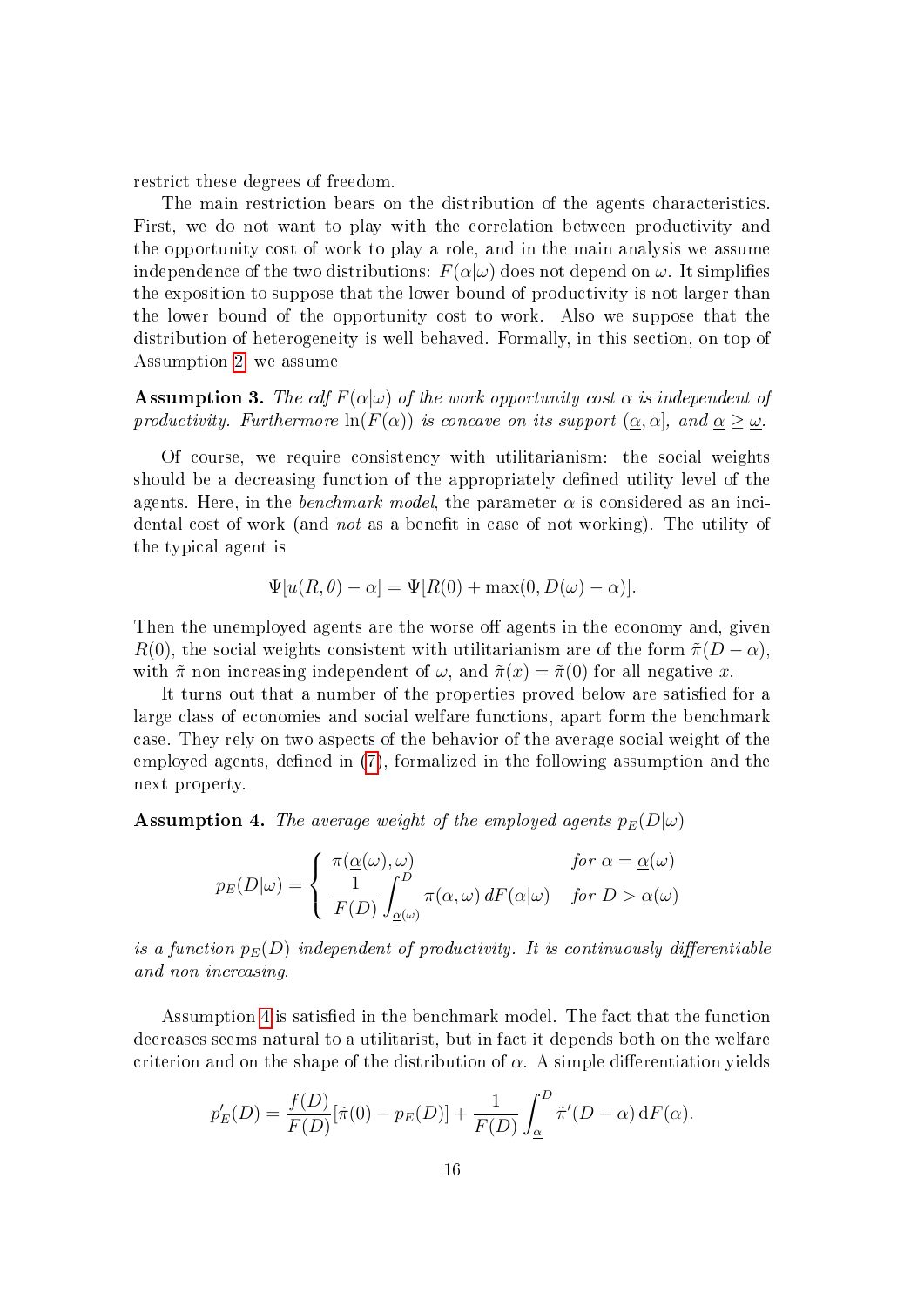An increase in D increases the wealth of all the already employed agents, and therefore decreases their average social weights (the second term), but it brings into employment new blood, formerly unemployed with a high social weight (the first term). In the benchmark model, the first effect dominates:

Lemma 3. Under Assumptions [2](#page-14-2) and [3,](#page-17-1) Assumption [4](#page-17-0) in the benchmark model.

**Proof:** The continuous differentiability of  $p_E(D)$  is straightforward. We first show that it is decreasing. We have

$$
F(D)^{2}p'_{E}(D) = \left[\tilde{\pi}(0)f(D) + \int_{\underline{\alpha}}^{D} \tilde{\pi}'(D-\alpha)f(\alpha) d\alpha\right] F(D)
$$

$$
- f(D) \int_{\underline{\alpha}}^{D} \tilde{\pi}(D-\alpha)f(\alpha) d\alpha.
$$

So  $p'_E \leq 0$  is equivalent to

$$
\tilde{\pi}(0) + \frac{1}{f(D)} \int_{\underline{\alpha}}^{D} \tilde{\pi}'(D - \alpha) f(\alpha) d\alpha \le \frac{1}{F(D)} \int_{\underline{\alpha}}^{D} \tilde{\pi}(D - \alpha) f(\alpha) d\alpha.
$$
 (9)

For  $\alpha \leq D$ , we have, thanks to the log-concavity of F

<span id="page-18-0"></span>
$$
\frac{f(\alpha)}{f(D)} \ge \frac{F(\alpha)}{F(D)}.
$$

Since  $\tilde{\pi}' \leq 0$ , we have

$$
\tilde{\pi}(0) + \frac{1}{f(D)} \int_{\underline{\alpha}}^{D} \tilde{\pi}'(D - \alpha) f(\alpha) d\alpha \leq \tilde{\pi}(0) + \frac{1}{F(D)} \int_{\underline{\alpha}}^{D} \tilde{\pi}'(D - \alpha) F(\alpha) d\alpha
$$

$$
= \frac{1}{F(D)} \int_{\underline{\alpha}}^{D} \tilde{\pi}(D - \alpha) f(\alpha) d\alpha
$$

which gives [\(9\)](#page-18-0).

An important threshold for the financial incentive to work is the one that makes the average social weight of all the employed agents equal to the marginal cost of public funds, here 1. Let  $D_m$  be such that  $p_E(D_m) = 1$ , or when  $p_E(D)$  is smaller than 1 for all  $D, D_m = +\infty$ . Then

Proposition 5. Consider the benchmark model under Assumptions [2](#page-14-2) and [3.](#page-17-1)

When some agents in the economy work (i.e. have  $D(\omega) > \underline{\alpha}$ ),  $p_E(D_m) = 1$ for some finite  $D_m$ ,  $D_m > \underline{\alpha}$ .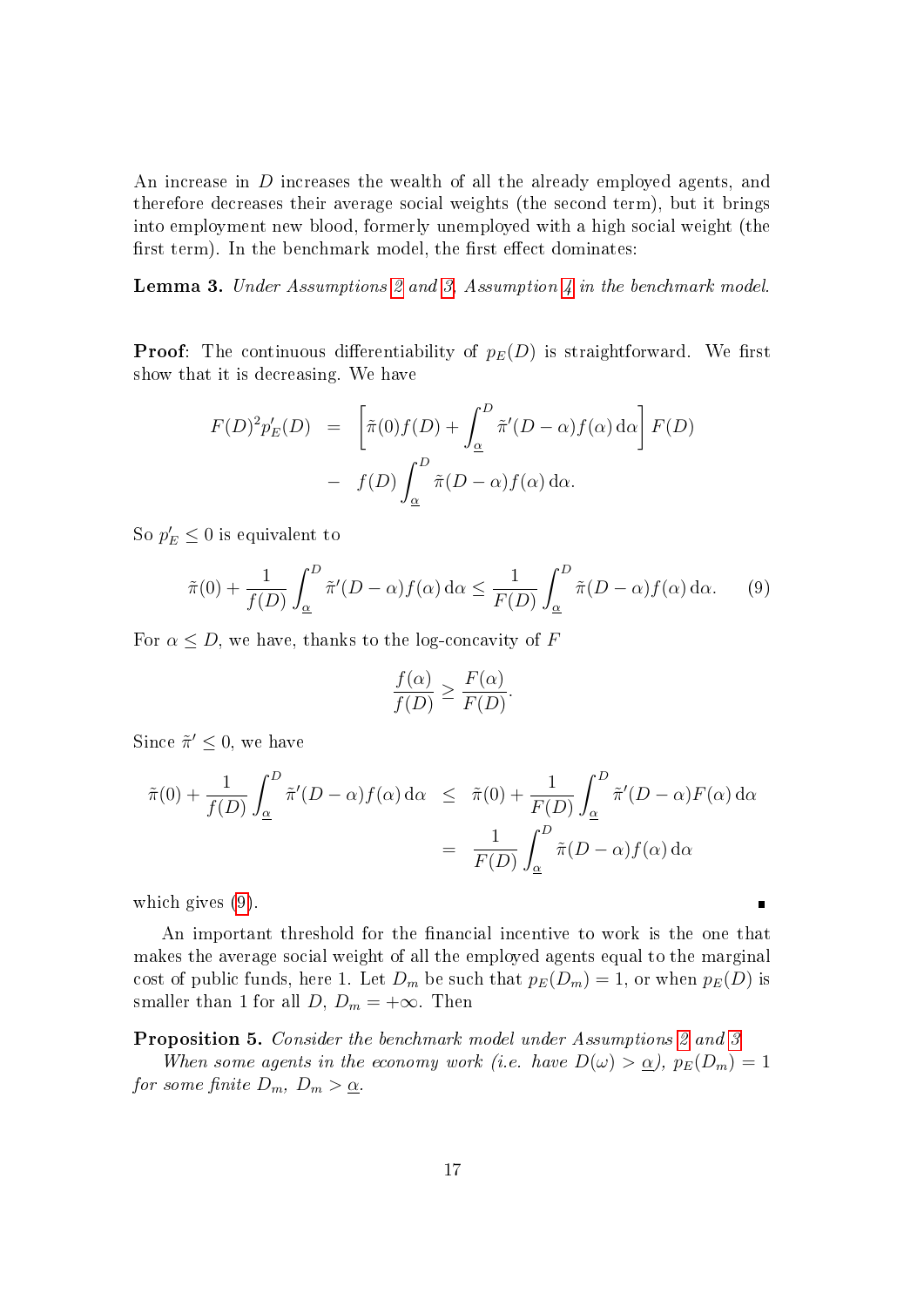Proof: Since some agents are working and the utilitarian criterion is concave, the weight of the least favored agents,  $\tilde{\pi}(0) = p_E(\alpha)$ , is larger than 1. The weights at an optimum sum up to 1:

$$
\int_{\Omega} \left[ F(D(\omega)) p_E(D(\omega)) + (1 - F(D(\omega))) \tilde{\pi}(0) \right] dG(\omega) = 1.
$$

It follows that, for some  $D(\omega)$ ,  $p_E(D(\omega)) < 1$ . By continuity, there exists  $D_m$ ,  $D_m > \underline{\alpha}$ , with  $p_E(D_m) = 1$ .

We are now in a position to describe the qualitative properties of the optimal tax schedule. The first proposition deals with all non pooling equilibria, the next ones give sufficient conditions where there is no pooling at the equilibrium and provide a more precise characterization of the optimum.

<span id="page-19-1"></span>Proposition 6. Consider an economy satisfying Assumptions [2](#page-14-2) to [4.](#page-17-0) Suppose that the optimum  $D(\omega)$  is strictly increasing at all points where  $D(\omega) > \alpha$  (no pooling). Then:

- 1. For  $\omega \ge D_m$ , the financial incentive to work  $D(\omega)$  is smaller than before tax income  $\omega$ : labor supply is distorted downwards compared to laissez-faire. Furthermore the marginal tax rate is nonnegative.
- 2. For  $\alpha \leq \omega \leq D_m$ , the financial incentive to work  $D(\omega)$  is larger than before tax income  $\omega$ : labor supply is distorted upwards compared to laissez-faire.

**Proof:** Since by assumption the optimal schedule is (strictly) increasing, the first order condition [\(8\)](#page-15-2) for a pointwise maximization holds everywhere

$$
\omega - D(\omega) = \frac{F[D(\omega)]}{f[D(\omega)]} [1 - p_E(D(\omega))].
$$

Then  $\omega \ge D_m$  if and only if  $1 \ge p_E(D_m)$ .

When D is larger than  $D_m$ , using Assumption [4,](#page-17-0) the right hand side of the above equation,  $[1 - p_E(D)]F(D)/f(D)$ , is increasing as the product of two non negative increasing functions. This implies that  $\omega-D(\omega)$  is an increasing function of  $\omega$ : the marginal tax rate is non negative.

A possible shape of the optimal incentive schedule is drawn on Figure [3,](#page-16-0) which obtains in the cases described in the following proposition.

<span id="page-19-0"></span>**Proposition 7.** Consider an economy that satisfies Assumptions [2](#page-14-2) to [4.](#page-17-0)

Assume that

$$
M(D) = D + \frac{F(D)}{f(D)}[1 - p_E(D)]
$$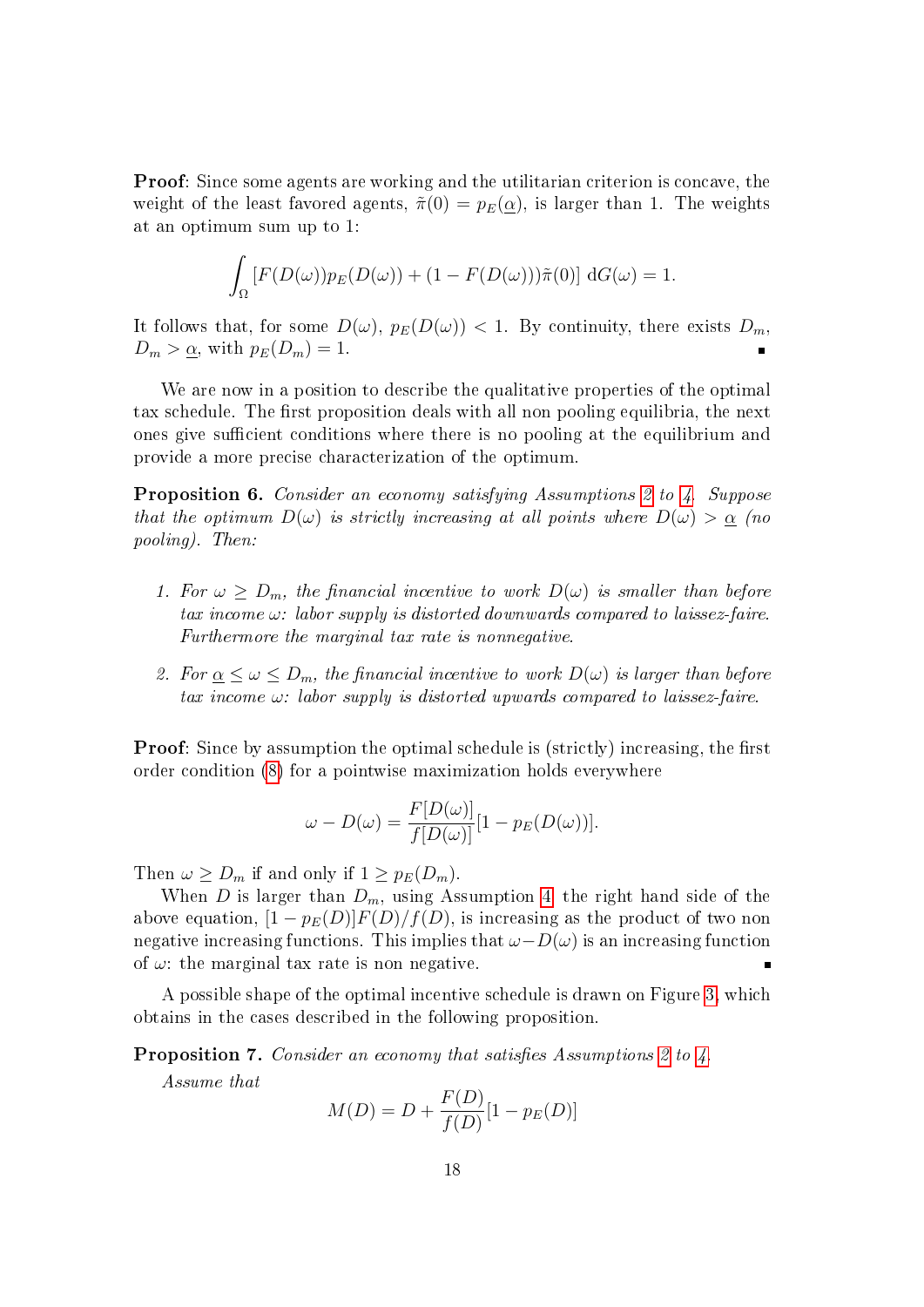is strictly increasing on  $[\underline{\alpha}, D_m]$ .

Then there is no pooling at the optimum. The optimal incentives  $D(\omega)$  are uniquely defined for all  $\omega$  larger than  $\alpha$  and satisfy the equation

$$
M(D(\omega)) = \omega,
$$

on  $[\alpha, \overline{\alpha}]$ .

Furthermore  $D(\omega)$  is an increasing function of  $\omega$  on  $[\alpha, \overline{\alpha}]$  which satisfies

$$
D(\underline{\alpha}) = \underline{\alpha},
$$
  

$$
D(\omega) \geq \omega \quad \text{whenever} \quad D \leq D_m.
$$

**Proof:** We first show that  $D(\omega)$ , defined through the equality  $M(D(\omega)) = \omega$ , maximizes  $L(D; \omega)$  on the set  $D \geq \underline{\alpha}$  for all  $\omega$ . We have

$$
\frac{\partial L}{\partial D}(D; \omega) = f(D)[\omega - M(D)].
$$

By construction, under the monotonicity assumption,  $D(\omega)$  is the unique solution of the first order condition: we have to check that it yields a global maximum on  $[\alpha,\infty)$ . Now, at the lower end of the domain.

$$
\frac{\partial L}{\partial D}(\underline{\alpha}) = (\omega - \underline{\alpha})f(\underline{\alpha}) \ge 0.
$$

Also, for D larger than  $\max(\omega, D_m)$ ,

$$
\frac{\partial L}{\partial D} = [\omega - D]f(D) - F(D)[1 - p_E(D)]
$$

is negative as the sum of two negative terms.  $D(\omega)$  is the unique zero of the derivative which goes from non negative at  $\alpha$  to negative for large D: it is the unique maximum of the function  $L(D; \omega)$ .

Now note that  $M(D)$  is increasing for  $D > D_m$  as the sum of two increasing functions. Since M is increasing everywhere,  $D(\omega)$  is increasing too, and satisfies the monotonicity constraint. It therefore is the global optimum. Finally, the location of  $D(\omega)$  with respect to the 45 degree line is a straightforward consequence of the shape of  $M(D)$ .

Figure [3](#page-16-0) illustrates the two foregoing propositions in the `well-behaved' situ-ation<sup>[8](#page-20-0)</sup>. The financial incentives to work are a continuous increasing function of

 $\blacksquare$ 

<span id="page-20-0"></span><sup>&</sup>lt;sup>8</sup>It is similar to Figure IIa in Saez (2002), who discusses from a more applied perspective the occurrence of negative marginal tax rates.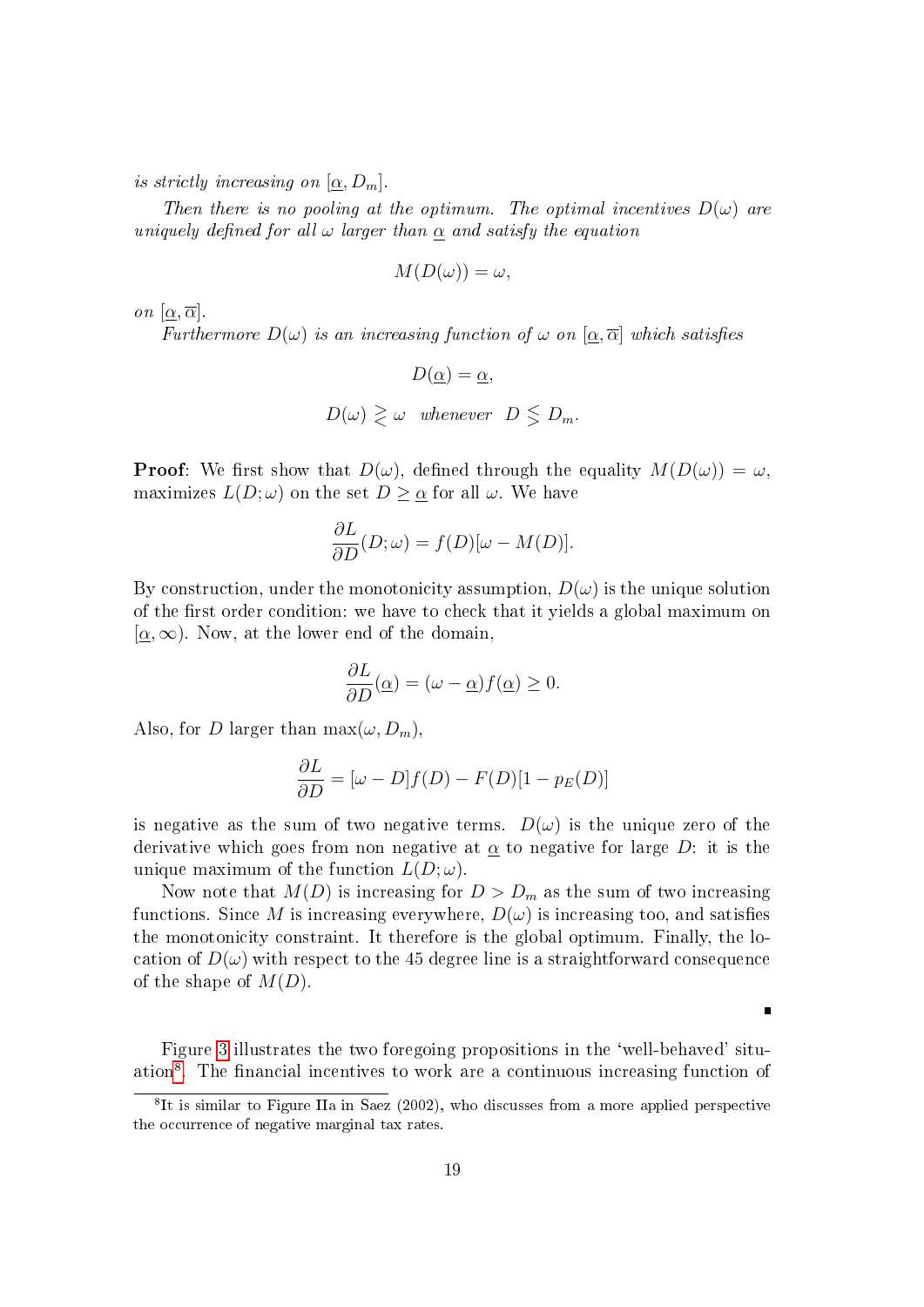

<span id="page-21-0"></span>Figure 4: The extensive model: a possible shape of optimal financial incentives to work in the uniform case

productivity. Under utilitarianism, there is a low skilled region,  $\alpha \leq \omega \leq D_m$ , where labor supply is distorted upwards, while for higher productivities labor is taxed and the marginal tax rate is positive. In the more restricted case of Proposition [7,](#page-19-0) the marginal tax rate is negative for low enough productivities (indeed, since  $D(\alpha) = \alpha$  and  $D(\omega) > \omega$  in a neighborhood, D' has to be larger than one in the region).

More generally, the function  $M(D)$  may very well be non increasing for  $D <$  $D_m$ , in which case the first order condition  $\omega = M(D)$  typically has several solutions. The proof of Proposition [7](#page-19-0) goes through by selecting the solution  $D(\omega)$  associated with the global maximum of  $L(D; \omega)$ , provided this selection is increasing in  $\omega$ . The shape of the incentive curve in the region  $\underline{\alpha} \leq D \leq D_m$  then could look quite different, for instance starting at a point  $D(\underline{\alpha}) > \underline{\alpha}$  and possibly exhibiting upward discontinuities at solution switches. This is illustrated in the following example:

<span id="page-21-1"></span>Proposition 8. Consider a benchmark economy satisfying Assumptions [2](#page-14-2) and [3.](#page-17-1) Suppose that the opportunity cost  $\alpha$  is uniformly distributed on  $[\alpha, \overline{\alpha}]$ .

Then  $D(\omega)$  is increasing and concave whenever some agents of productivity  $\omega$ work, i.e. on the set  $\{\omega|D(\omega) > \alpha\}$ . Moreover:

1. If  $\tilde{\pi}_0 \leq 2$ , the conditions of Proposition [7](#page-19-0) are verified,  $D(\underline{\alpha}) = \underline{\alpha}$  and  $D'_+(\underline{\alpha}) = 1/(2-\tilde{\pi}_0) > 1$ . At the optimum, none of the agents of productivity smaller than  $\underline{\alpha}$  work.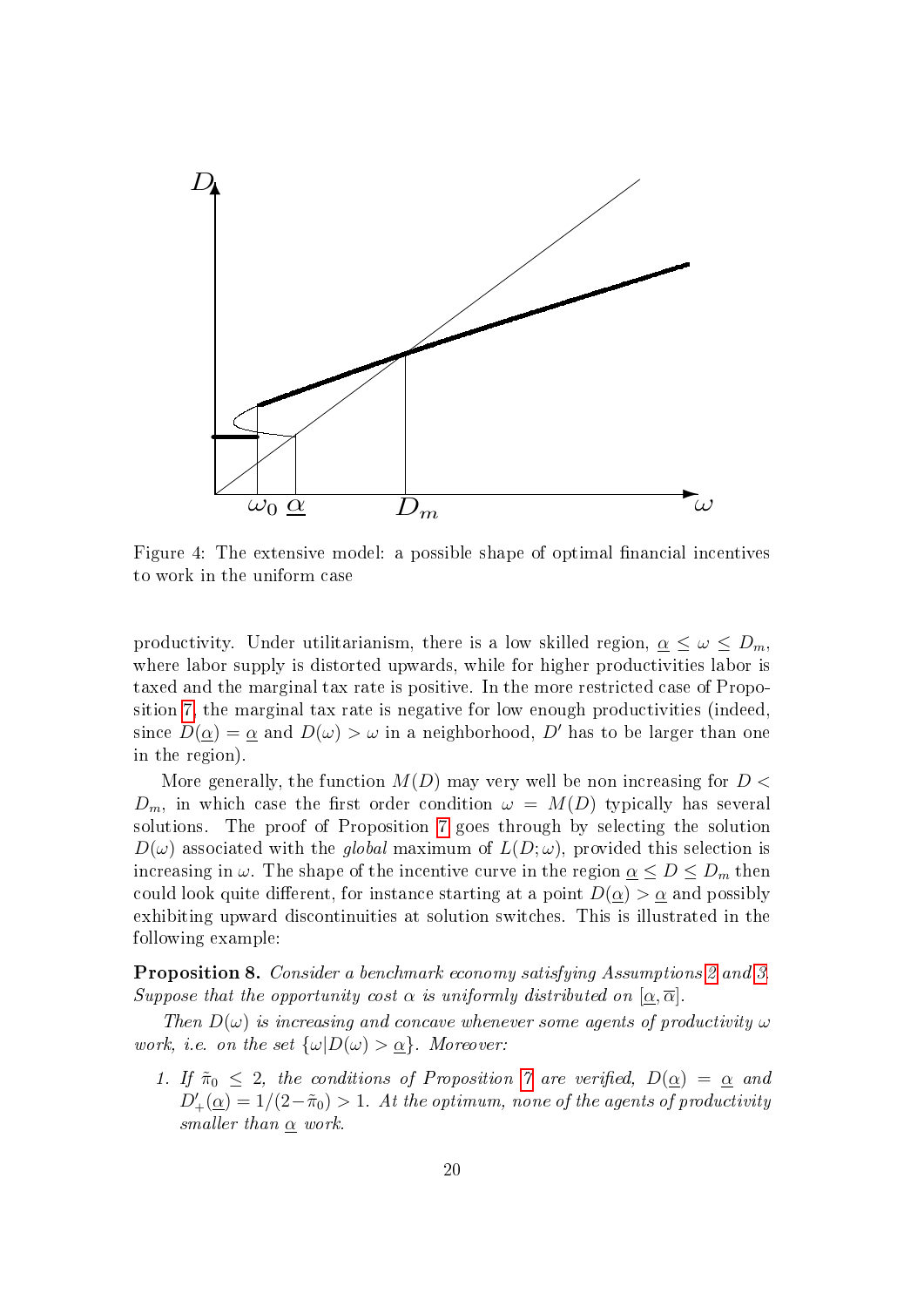2. If  $\tilde{\pi}_0 > 2$ , there exists  $\omega_0$ ,  $\underline{\omega} \leq \omega_0 < \underline{\alpha}$ , such that  $D(\omega) > \underline{\alpha}$  for all  $\omega \geq \omega_0$ and  $D(\omega) \leq \alpha$  for productivities smaller than  $\omega_0$ . There is an upwards discontinuity in the incentives to work at  $\omega_0$ .

The situation where the social weights of the unemployed are high  $(\tilde{\pi}(0) > 2)$ is shown on Figure [4.](#page-21-0) None of the agents with very low productivities,  $\omega < \omega_0$ work. But for all  $\omega$  larger than or equal to  $\omega_0$ , a fraction of the agents do some work. In fact the upwards distorsion to labor supply here is particularly strong: some agents with productivity smaller than the minimal cost of going to work participate in the labor force. The piece of horizontal parabola on the Figure describes the roots of the first order condition. There is a single root. corresponding to a global maximum of L for  $\omega$  larger than  $\underline{\alpha}$ , but there are two roots in a part of the low productivity region. The bold line describes the solution. The curve is concave, implying a progressive tax system. It is not always the case that there are negative marginal tax rates at the beginning of the curve, close to  $\omega_0$ , contrary to the situation when  $\tilde{\pi}_0 < 2$  of Figure [3.](#page-16-0) But there is an upwards discontinuity in the tax schedule at  $\omega_0$ , indeed an infinite negative marginal tax rate.

Remark: Proposition [6](#page-19-1) does not apply to a Rawlsian planner that puts a Dirac mass on the least favored agent in the economy. This case can be dealt with here by letting  $p_E(D)$  equal to zero for all D greater than  $\alpha$ : all the employed agents are better off than the unemployed. Then, when there is no pooling,  $D_m$  is equal to  $\alpha$  and the optimal incentive satisfies 1. of Proposition [6:](#page-19-1) it is everywhere smaller than productivity and the marginal tax rate is always positive. This is in line with the results of Choné and Laroque (2005).

Remark: Theorem 6 of Choné and Laroque (2005) applies here: all the utilitarian optimal allocations correspond to incentive schemes located above the Rawlsian (Laffer) curve. Theorem 3 of Laroque (2005) also applies: any incentive scheme above the Laffer curve which does not overtax and such that  $D(\omega) \leq \omega$ corresponds to a second best optimal allocation. Note that in a benchmark model, from the above results, none of these allocations satisfy a utilitarian criterion. All the utilitarian optimal allocations are such that  $D(\omega) > \omega$  for some  $\omega$ 's, a property discussed in Remark 2.3 of Laroque (2005).

Remark: A number of the qualitative features of the solution carry over to the more general model where the utilities of the agents take the form

$$
R(0) + \alpha_u + \max(0, D(\omega) - \alpha)),
$$

where  $\alpha = \alpha_u + \alpha_c$  is the opportunity cost of working, which separates into two terms,  $\alpha_u$  the utility of staying at home, and  $\alpha_v$  a pure sunk cost of going to work. The social weight of an agent is therefore of the form  $\tilde{\pi}(\alpha_u + \max(0, D(\omega) - \alpha))$ with, under utilitarianism,  $\tilde{\pi}$  a decreasing function of its argument. As in the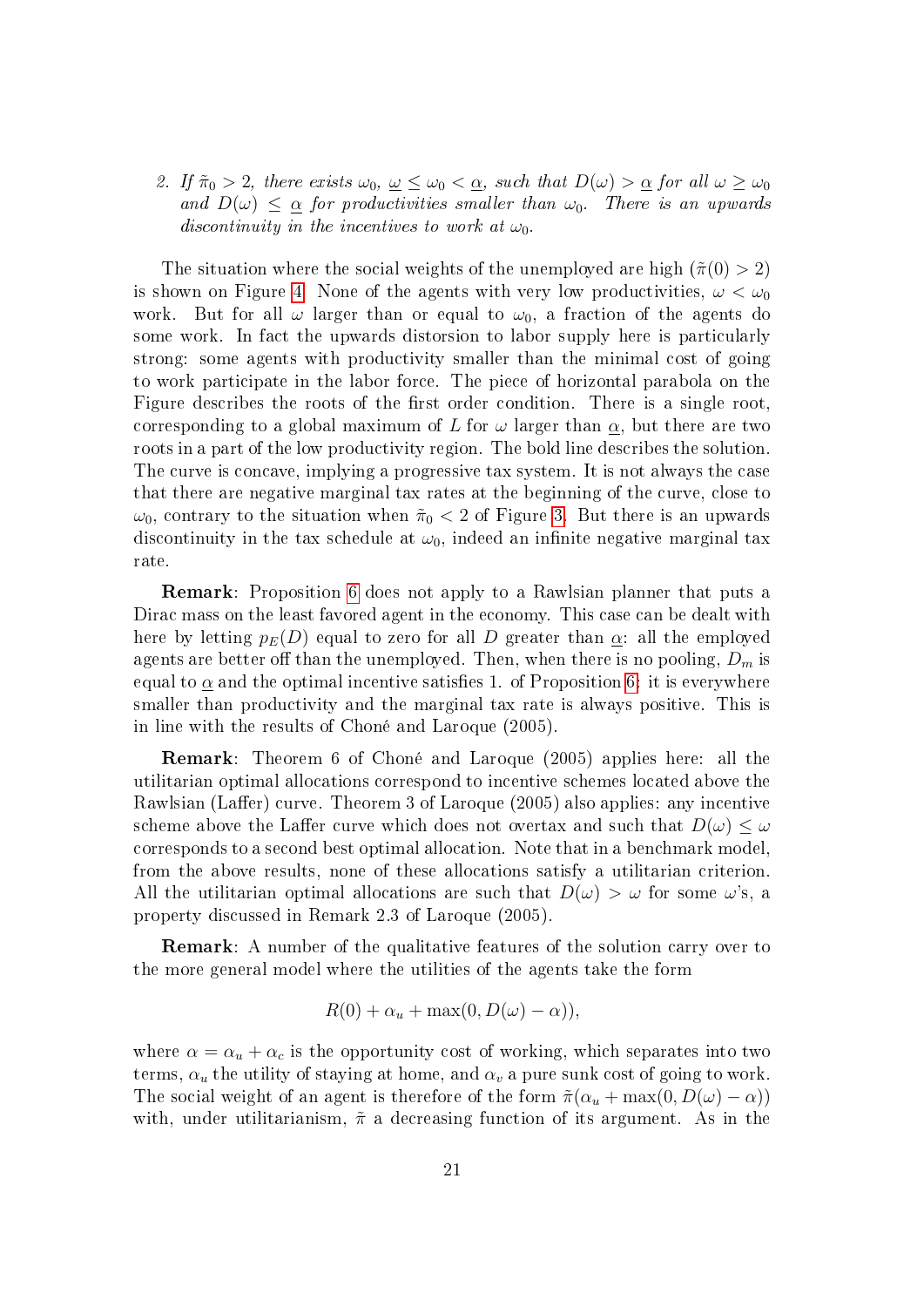intensive example, society puts a low weight on the shirkers who enjoy staying unemployed (high  $\alpha_u$ 's). The average weight of the workers who have a financial incentive equal to  $D$  can then be written

$$
p_E(D) = \frac{1}{F(D)} \int \int_{\alpha_u + \alpha_c \le D} \tilde{\pi}(D - \alpha_c) dF(\alpha_c, \alpha_u).
$$

The polar case where  $\alpha_c = 0$  is easy to handle. It yields  $p_E(D) = \tilde{\pi}(D)$  which is decreasing and the previous arguments carry over to this situation. The economy then is quite different from our real world: here the unemployed agents have a higher utility than the employed with the same productivity, and therefore smaller social weights. It follows that, for small  $D$ , there is a zone of subsidy where  $p_E(D)$  is larger than 1; it is not sure that  $p_E(D)$  becomes smaller than 1 for large enough D ( $D_m$  may be equal to  $+\infty$ ). The utilitarian criterion typically subsidizes the workers through a lump sum tax on everyone,  $R(0) < 0$ .

More generally, a sufficient condition (proved in the Appendix) for  $p_E(D)$  to be a decreasing function of D is that  $\alpha_u$ , conditional on  $\alpha$ , first order stochastically increases with  $\alpha$ :

<span id="page-23-0"></span>**Lemma 4.** Let  $\alpha_u$  and  $\alpha_c$  be nonnegative random variables and  $\alpha = \alpha_u + \alpha_c$ . We suppose that F, the c.d.f. of  $\alpha$ , is log-concave and that  $\alpha_u$ , conditional on  $\alpha$ , first-order stochastically increases with  $\alpha$ . Then

$$
p_E(D) = \frac{1}{F(D)} \int \int_{\alpha_u + \alpha_c \le D} \tilde{\pi}(D - \alpha_c) dF(\alpha_c, \alpha_u)
$$

is nonincreasing with D.

# References

- AKERLOF, G. A. (1978): "The Economics of "Tagging" as Applied to the Optimal Income Tax, Welfare Programs, and Manpower Planning," American  $E_{\text{conomic Review}, 68(1), 8-19.}$
- BEAUDRY, P., AND C. BLACKORBY (2004): "Taxes and Employment Subsidies in Optimal Redistribution Programs," Discussion paper, University of British Columbia.
- BOONE, J., AND L. BOVENBERG (2004): "The optimal taxation of unskilled labor with job search and social assistance," Journal of Public Economics, 88. 2227-2258.

 $-$  (2006): "Optimal welfare and in-work benefits with search unemployment and observable abilities," Journal of Economic Theory, 126, 165-193.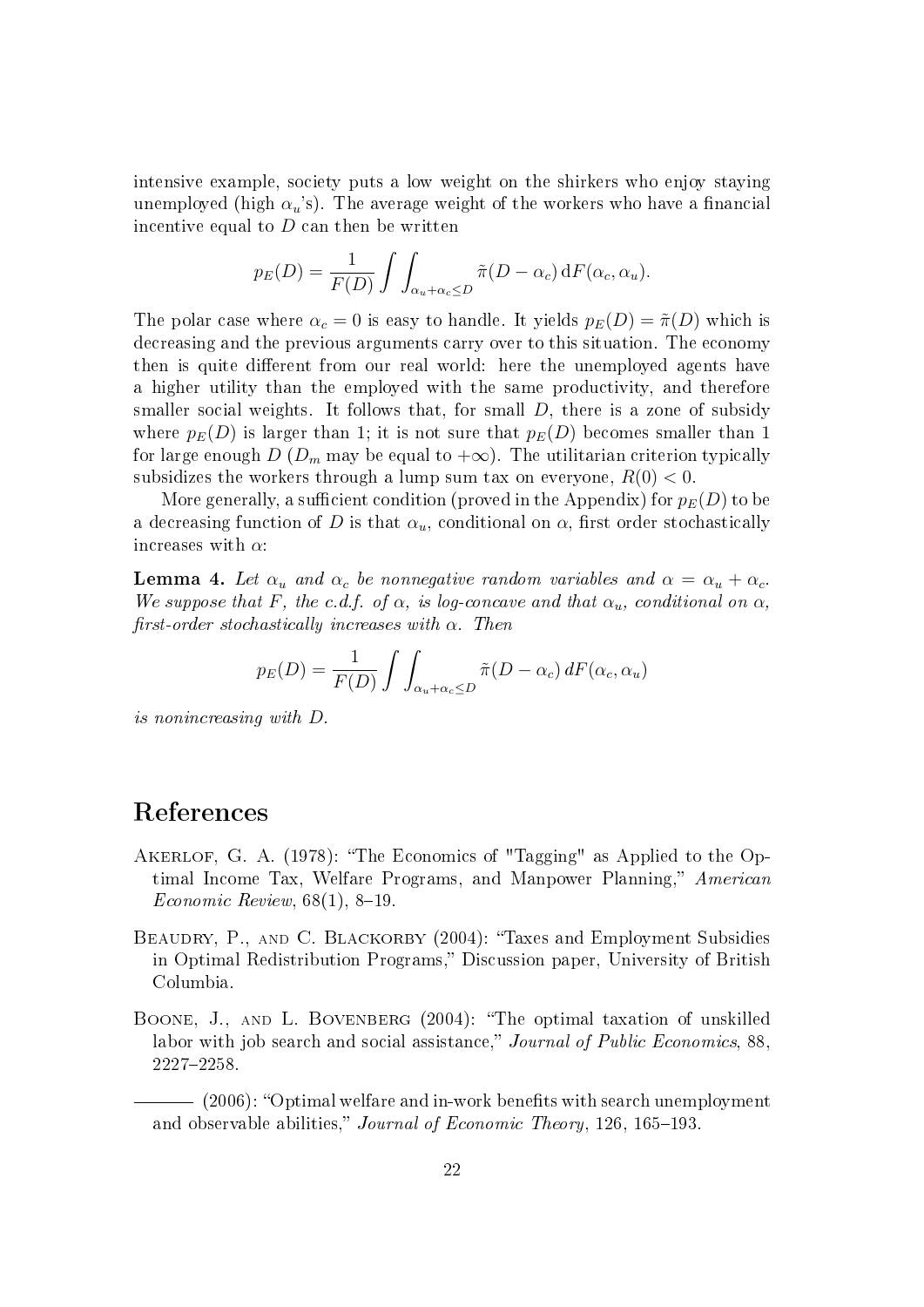- CBO (2000): "An Economic Analysis of the Taxpayer Relief Act of 1997," Discussion paper, Congressional Budget Office.
- CHONÉ, P., AND G. LAROQUE (2005): "Optimal Incentives for Labor Force Participation," Journal of Public Economics, 89, 395-425.
- DIAMOND, P. (1980): "Income Taxation with Fixed Hours of Work," Journal of Public Economics,  $13, 101-110$ .
- HELLWIG, M. F. (2005): "A Contribution to the Theory of Optimal Utilitarian Income Taxation," Discussion paper, Max Planck Institute for Research on Collective Goods.
- JULLIEN, B. (2000): "Participation Constraints in Adverse Selection Models," Journal of Economic Theory, 93,  $1-47$ .
- KAPLOW, L., AND S. SHAVELL (2001): "Any Non-welfarist Method of Policy Assessment Violates the Pareto Principle," Journal of Political Economy,  $109(2)$ , 281286.
- LAROQUE, G. (2005): "Income maintenance and labor force participation,"  $Econometrica, 73(2), 341-376.$
- MIRRLEES, J. (1976): "Optimal Tax Theory: A Synthesis," Journal of Public  $Economics, 6, 327-358.$
- SAEZ, E. (2002): "Optimal Income Transfer Programs: Intensive versus Extensive Labor Supply Responses," Quarterly Journal of Economics, 117, 1039– 1073.
- SALANIÉ, B. (2002): "Optimal Demogrants with Imperfect tagging," Economics  $Leters, 75, 319-324.$
- SANDMO, A. (1993): "Optimal Redistribution When Tastes Differ," Finan $zarchiv, 50(2), 149-163.$
- SEADE, J. (1977): "On the Shape of Optimal Tax Schedules," Journal of Public  $Economics, 7, 203-236.$

 $-$  (1982): "On the Sign of the Optimum Marginal Income Tax," Review of  $Economic Studies, 49, 637–643.$ 

- SEN, A. K. (1982): "Equality of What?," in Choice, Welfare and Measurement, ed. by A. K. Sen, pp. 353–369. Cambridge University Press.
- WERNING, I. (2000): "An Elementary Proof of Positive Optimal Marginal Taxes," Discussion paper.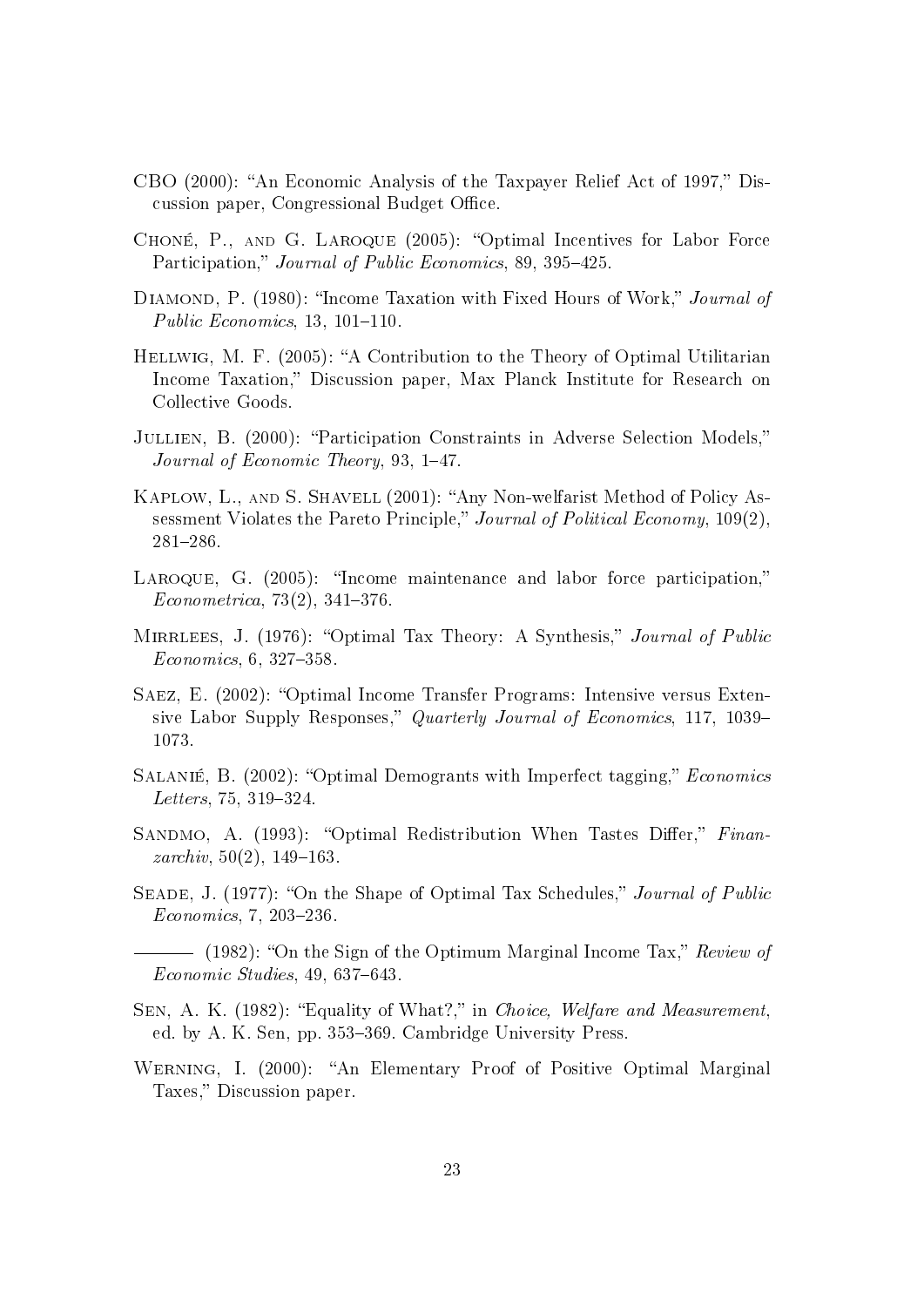# A Appendix

<span id="page-25-0"></span>**Lemma 5.** Let  $f$  be in  $L^1(\underline{\theta}, \overline{\theta})$  and  $F$  be given by  $F(\theta) = \int_{\underline{\theta}}^{\theta} f(t) dt$ . Let  $y$  be a nondecreasing and bounded function on  $[\theta, \overline{\theta}]$ .

Then the following integration by parts formula holds

$$
\int_{\underline{\theta}}^{\overline{\theta}} f(\theta)y(\theta) d\theta = F(\overline{\theta})y(\overline{\theta}) - F(\underline{\theta})y(\underline{\theta}) - \int_{\underline{\theta}}^{\overline{\theta}} F dy,
$$
\n(10)

where  $\int_{\theta}^{\theta} F dy$  is defined as a Riemann-Stieltjes integral, that is, as the limit of

<span id="page-25-1"></span>
$$
S = \sum_{i=0}^{n} F(t_i) [y(\theta_{i+1}) - y(\theta_i)]
$$

for any mesh  $(\theta_0 = \underline{\theta}, \theta_1, ..., \theta_n, \theta_{n+1} = \theta)$  and any  $t_i \in (\theta_i, \theta_{i+1})$ , when the mesh size  $\max_i |\theta_{i+1} - \theta_i|$  tends to zero.

### Proof of Lemma [5](#page-25-0)

First note that the left hand side of Eq.  $(10)$  is well defined since the function  $fy$  is Lebesgue integrable. Note also that the function F is continuous and almost everywhere differentiable with  $F' = f$  a.e.

A simple computation shows that

$$
S = -F(t_0)y(\underline{\theta}) - y(\theta_1)[F(t_1) - F(t_0)] - \dots - y(\theta_n)[F(t_n) - F(t_{n-1})] + F(t_n)y(\overline{\theta})
$$
  
= 
$$
-F(t_0)y(\underline{\theta}) + F(t_n)y(\overline{\theta}) - \sum_{i=1}^n y(\theta_i) \int_{t_{i-1}}^{t_i} f(t) dt.
$$

By the Lebesgue Theorem, the last sum tends to  $\int_\theta^\theta f(\theta)y(\theta)\,\mathrm{d}\theta$  when the mesh size tends to zero, which (together with the continuity of  $F$ ) gives [\(10\)](#page-25-1).

#### Proof of Proposition [3](#page-10-1)

Suppose first that  $y$  is second best optimal. The derivative of the Lagrangian is

$$
\langle \mathrm{d}\mathcal{L}, H \rangle = \int \left[ -\frac{1}{v'(y)} + \gamma \right] \dot{H} \, \mathrm{d}G(\gamma) + \int \dot{H} (G - \Pi) \, \mathrm{d}\gamma.
$$

Since the problem is concave, a function  $V$  is the solution if and only if

 $< d\mathcal{L}, H>0$ 

for all admissible variations  $\dot{H}$  (ie, for all functions  $\dot{H}$  such that  $\dot{V}\!+\!\varepsilon\dot{H}$  is negative and non decreasing for  $\varepsilon$  small enough).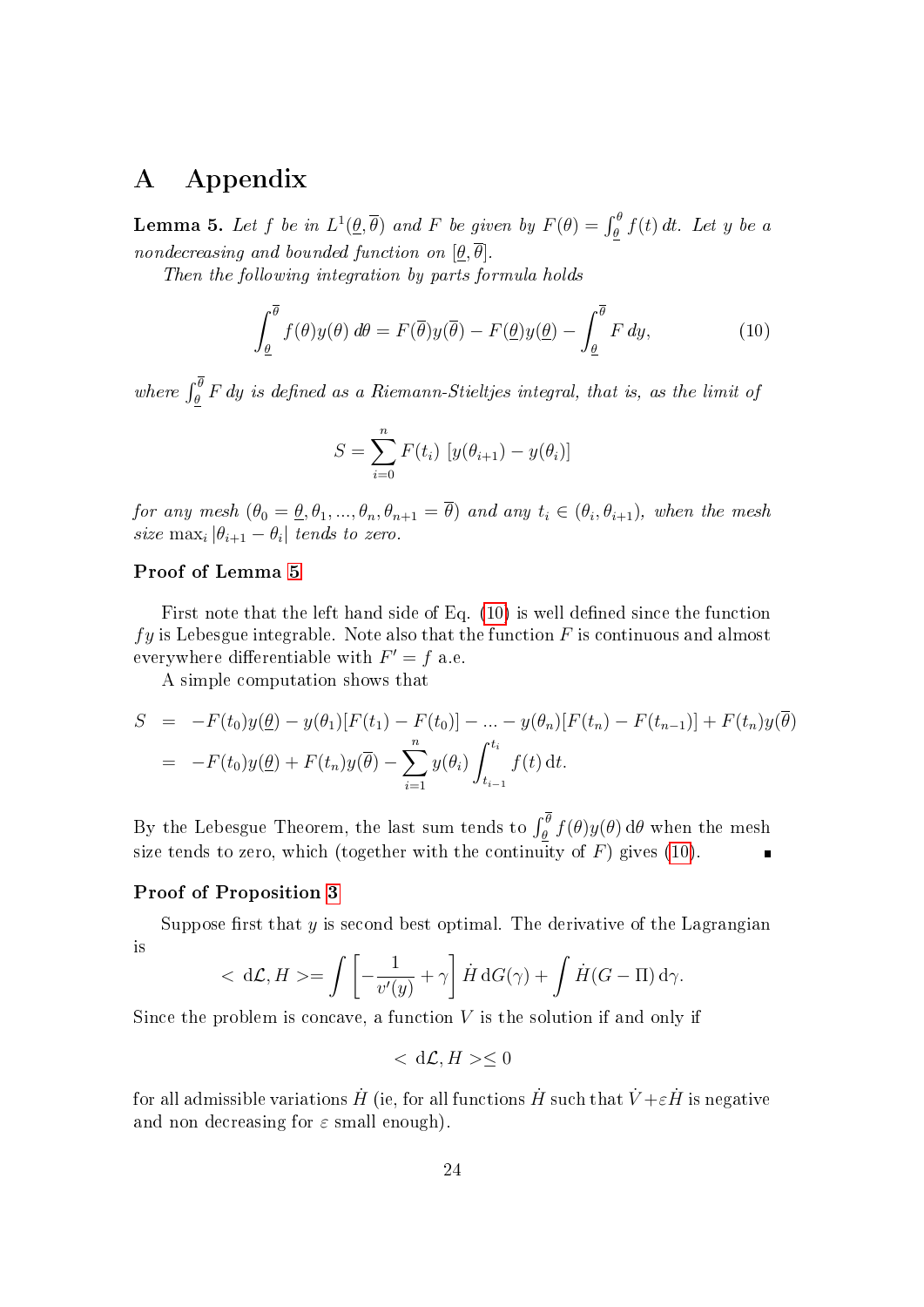When y is strictly decreasing,  $\langle d\mathcal{L}, H \rangle$  must be zero for all  $\dot{H}$  (since, in that case,  $\dot{V}$  and  $\dot{V} + \varepsilon \dot{H}$  are increasing for small  $\varepsilon$ ). It follows that we have in the no pooling region

$$
\Pi(\gamma) = G(\gamma) - g(\gamma) \left[ \frac{1}{v'(y)} - \gamma \right].
$$

In a pooling interval  $[\gamma_i, \overline{\gamma}_i]$ , the functions y and V are constant and any H such that  $\dot{H}$  is decreasing is not an admissible test function (since  $\dot{V} + \varepsilon \dot{H}$  is decreasing in  $[\underline{\gamma}_i, \overline{\gamma}_i]$ ).

It is easy to check that if  $H$  satisfies

<span id="page-26-2"></span>
$$
\dot{H} = \begin{cases} 1 & \text{in } [\underline{\gamma}_i, \overline{\gamma}_i] \\ 0 & \text{otherwise.}, \end{cases}
$$
 (11)

then H and  $-H$  are admissible variations, so we must have:  $\langle d\mathcal{L}, H \rangle = 0$ . It follows that

<span id="page-26-0"></span>
$$
\int_{\gamma_i}^{\overline{\gamma}_i} \left\{ G(\tilde{\gamma}) - g(\tilde{\gamma}) \left[ \frac{1}{v'(y)} - \gamma \right] \right\} d\gamma = \int_{\gamma_i}^{\overline{\gamma}_i} \Pi(\tilde{\gamma}) d\tilde{\gamma}.
$$
 (12)

Now if  $H$  satisfies

<span id="page-26-3"></span><span id="page-26-1"></span>
$$
\dot{H}(\tilde{\gamma}) = \begin{cases}\n-1 & \text{for } \tilde{\gamma} < \gamma \text{ in } [\underline{\gamma}_i, \overline{\gamma}_i] \\
0 & \text{for } \tilde{\gamma} > \gamma \text{ in } [\underline{\gamma}_i, \overline{\gamma}_i]\n\end{cases}
$$
\n(13)

for some  $\gamma \in [\underline{\gamma}_i, \overline{\gamma}_i]$ , then H is admissible (but  $-H$  is not) and we must have:  $< d\mathcal{L}, H> \leq 0$ . It follows that

$$
\int_{\underline{\gamma}_i}^{\gamma} \left\{ G - g \left[ \frac{1}{v'(y_i)} - \tilde{\gamma} \right] \right\} d\tilde{\gamma} \ge \int_{\underline{\gamma}_i}^{\gamma} \Pi(\tilde{\gamma}) d\tilde{\gamma}.
$$
 (14)

The conditions  $(12)$  and  $(14)$  are equivalent to the first statement of the proposition. The last statement (geometrical interpretation) follows from the convexity of the function  $\int_{\gamma}^{\gamma} \Pi(\tilde{\gamma}) d\tilde{\gamma}$ .

The sufficient part follows from the fact that conditions  $(12)$  and $(14)$  are equivalent to  $< d\mathcal{L}, H> \leq 0$  for all admissible variations H, since the set of nonincreasing functions  $\dot{H}$  on  $[\underline{\gamma}_i, \overline{\gamma}_i]$  is generated by the set of functions  $H$  satisfying [\(11\)](#page-26-2) and [\(13\)](#page-26-3).  $\blacksquare$ 

Proposition [3](#page-10-1) has a geometric interpretation, shown on Figure [5.](#page-27-0) Let Y be defined by

$$
Y(\gamma) = \int_{\underline{\gamma}}^{\gamma} \left\{ G(\tilde{\gamma}) - g(\tilde{\gamma}) \left[ \frac{1}{v'(y(\gamma))} - \tilde{\gamma} \right] \right\} d\tilde{\gamma},
$$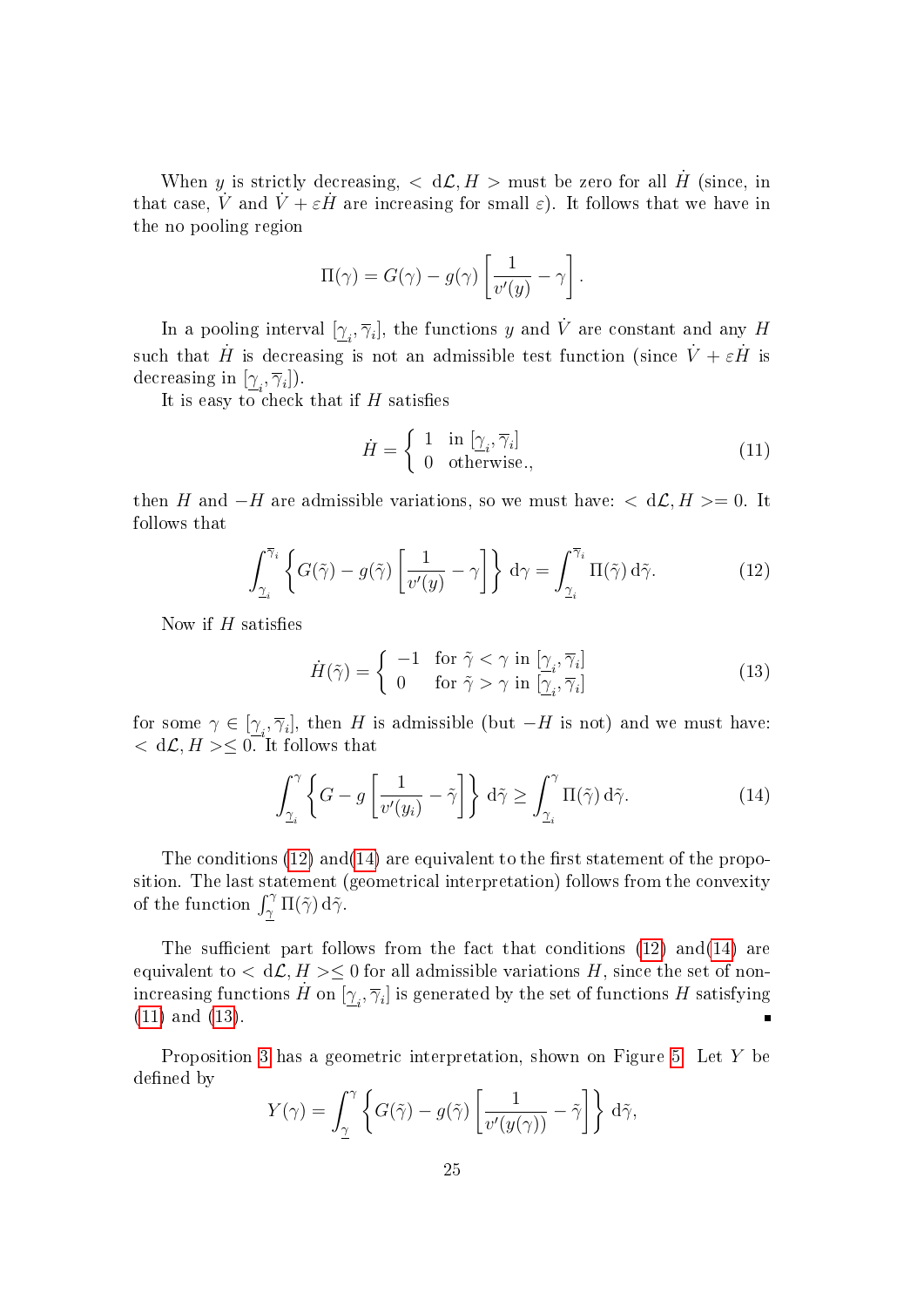

<span id="page-27-0"></span>Figure 5: Pooling in the intensive case

and  $Y^*$  be the convex hull of  $Y$ . Then  $y$  is second best optimal if and only if the slope of  $Y^*$  is in [0, 1] and  $Y = Y^*$  outside the pooling intervals.

The derivative of  $Y^*$  is the c.d.f. of a social weight distribution for which the allocation y is optimal. The distribution of social weights  $\Pi$  is unique outside pooling intervals, but it is not unique in the pooling intervals (Π can be the derivative of any convex function below Y which coincides with Y outside the pooling intervals).

#### Proof of Lemma [4](#page-23-0)

We note  $F_c(\alpha_c|\alpha)$  the cdf of the distribution of  $\alpha_c$  conditional on  $\alpha$ , and similarly, with a subscript u that of  $\alpha_u$  conditional on  $\alpha$ . Let

<span id="page-27-2"></span><span id="page-27-1"></span>
$$
K(\alpha) = \int_{\alpha}^{\alpha} \tilde{\pi}(D - \alpha_c) dF_c(\alpha_c|\alpha)
$$
  
=  $\tilde{\pi}(D - \alpha) + \int_0^{\alpha} \tilde{\pi}'(D - \alpha_c) F_c(\alpha_c|\alpha) d\alpha_c,$  (15)

where we have used  $F_c(\alpha|\alpha) = 1$ .

It is easy to check that  $p_E(D)$  nonincreasing is equivalent to

$$
K(D) + \frac{1}{f(D)} \int_0^D \int_0^\alpha \tilde{\pi}'(D - \alpha_c) dF_c(\alpha_c|\alpha) dF(\alpha) \le \frac{1}{F(D)} \int_0^D K(\alpha) dF(\alpha).
$$
\n(16)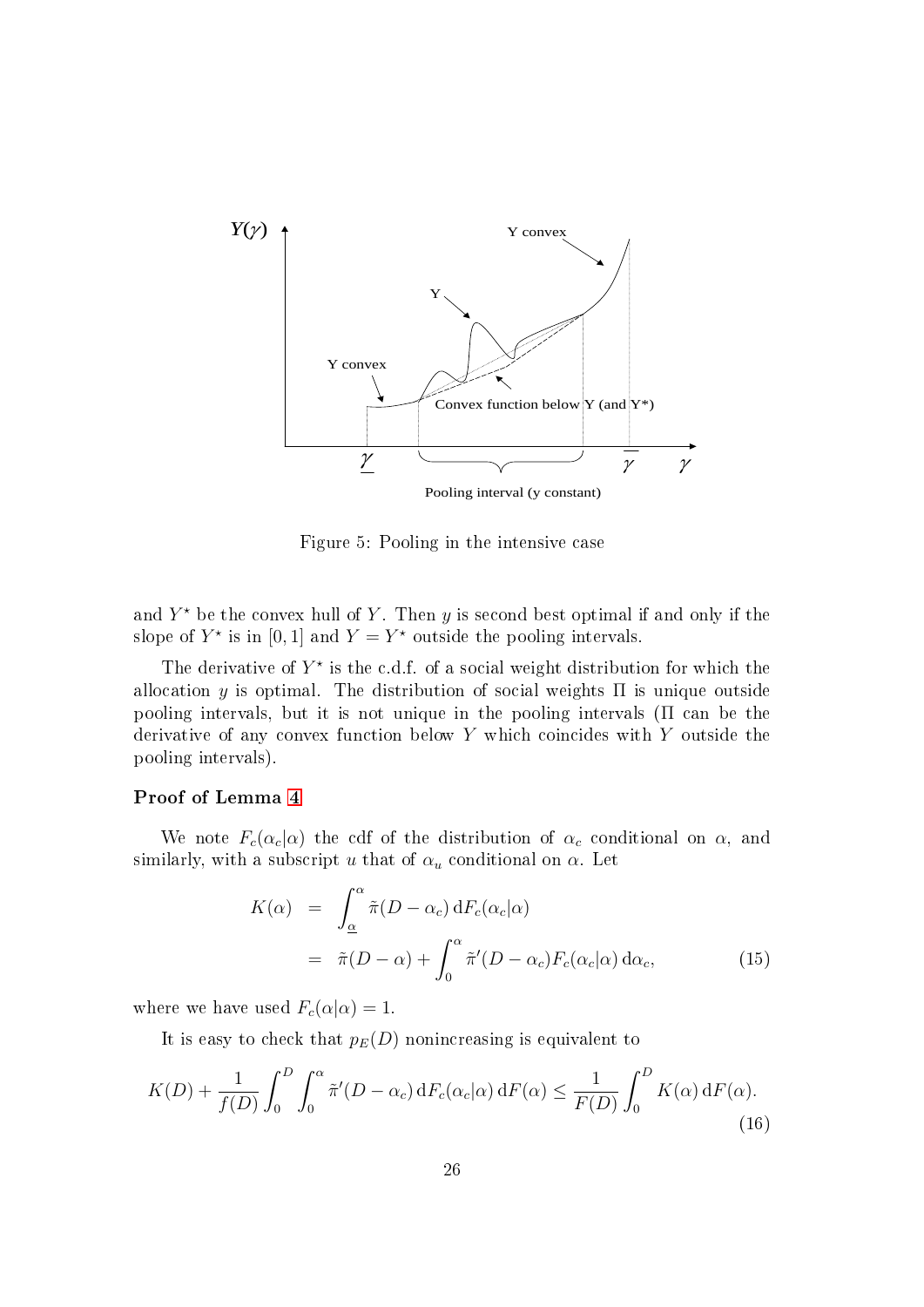By log-concavity of F, we have (using  $\tilde{\pi}' \leq 0$ )

$$
\frac{1}{f(D)} \int_0^D \int_0^{\alpha} \tilde{\pi}'(D-\alpha_c) dF_c(\alpha_c|\alpha) dF(\alpha) \le \frac{1}{F(D)} \int_0^D \int_0^{\alpha} \tilde{\pi}'(D-\alpha_c) dF_c(\alpha_c|\alpha) F(\alpha) d\alpha
$$

By integration by parts

$$
\frac{1}{F(D)} \int_0^D K(\alpha) dF(\alpha) = K(D) - \frac{1}{F(D)} \int_0^D K'(\alpha) F(\alpha) d\alpha.
$$

It follows that [\(16\)](#page-27-1) is implied by

$$
\int_0^D \int_0^\alpha \tilde{\pi}'(D - \alpha_c) dF_c(\alpha_c|\alpha) F(\alpha) d\alpha \le - \int_0^D K'(\alpha) F(\alpha) d\alpha.
$$
 (17)

By  $(15)$ , we get

<span id="page-28-0"></span>
$$
K'(\alpha) = \int_0^\alpha \tilde{\pi}'(D - \alpha_c) \frac{\partial F_c}{\partial \alpha} d\alpha_c.
$$

It follows that [\(17\)](#page-28-0) is equivalent to

$$
\int_0^D \int_0^\alpha \tilde{\pi}'(D - \alpha_c) \left[ f_c(\alpha_c|\alpha) + \frac{\partial F_c}{\partial \alpha} \right] d\alpha_c \cdot F(\alpha) d\alpha \le 0.
$$
 (18)

which is satisfied when

$$
f_c(\alpha_c|\alpha) + \frac{\partial F_c}{\partial \alpha} = \frac{\partial F_c}{\partial \alpha_c} + \frac{\partial F_c}{\partial \alpha} = -\frac{\partial F_u}{\partial \alpha} \ge 0
$$

that is, when  $\alpha_u$  first-order stochastically increases with  $\alpha$ .

### Proof of Proposition [8:](#page-21-1) Let

$$
\lambda = \int_{\Theta} \Psi'[R(0) + \max(0, D(\omega) - \alpha)] \, dH(\theta).
$$

Then

$$
p_E(D) = \frac{1}{\lambda} \int_{\underline{\alpha}}^D \Psi'[R(0) + D - \alpha] \frac{\mathrm{d}\alpha}{\overline{\alpha} - \underline{\alpha}}.
$$

Integrating by parts and substituting yields

$$
M(D) = 2D - \underline{\alpha} - \frac{1}{\lambda} [\Psi(R(0) + D - \underline{\alpha}) - \Psi(R(0))].
$$

The function  $M(D)$  is strictly convex in D and  $M'(\underline{\alpha}) = 2 - \tilde{\pi}(0)$ .

1) Case  $\tilde{\pi}_0 \leq 2$ .  $M(D)$  is strictly increasing and Proposition [7](#page-19-0) applies. The convexity of  $M(D)$  implies the concavity of  $D(\omega)$ .